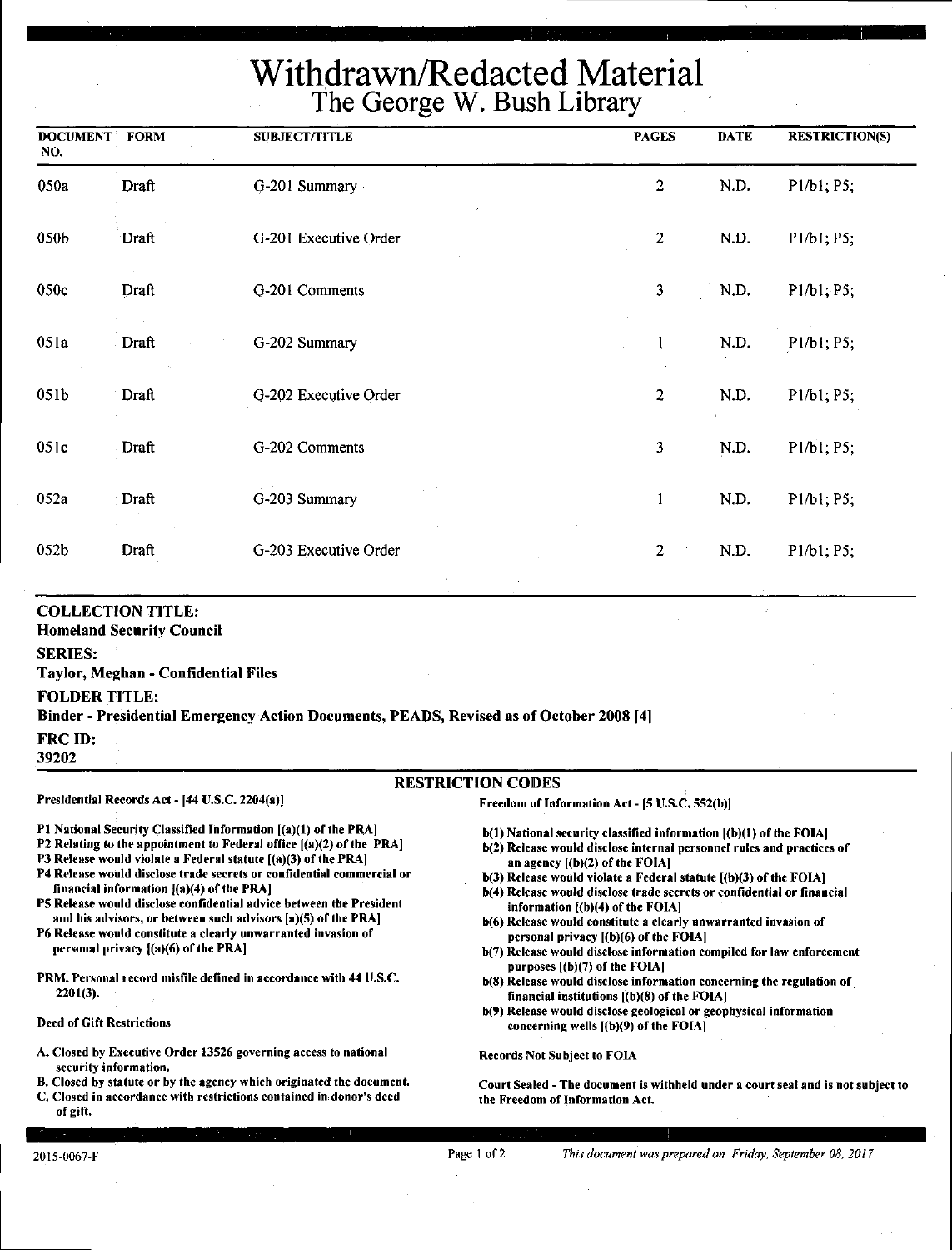# **Withdrawn/Redacted** Material **The George W. Bush** Library

| <b>DOCUMENT</b><br>NO. | <b>FORM</b> | <b>SUBJECT/TITLE</b>  | <b>PAGES</b>   | <b>DATE</b> | <b>RESTRICTION(S)</b> |
|------------------------|-------------|-----------------------|----------------|-------------|-----------------------|
| 052c                   | Draft       | G-203 Comments        | 3 <sup>1</sup> | N.D.        | P1/b1; P5;            |
| 053a                   | Draft       | G-204 Summary         | $\bf{l}$       | N.D.        | P1/b1; P5;            |
| 053b                   | Draft       | G-204 Executive Order | $\overline{2}$ | N.D.        | P1/b1; P5;            |
| 053c                   | Draft       | G-204 Comments        | $\overline{c}$ | N.D.        | P1/b1; P5;            |
| 054a                   | Draft       | G-205 Summary         | 1              | N.D.        | P1/b1; P5;            |
| 054b                   | Draft       | G-205 Executive Order | 1              | N.D.        | P1/b1; P5;            |
| 054c                   | Draft       | G-205 Comments        | 3              | N.D.        | P1/b1; P5;            |

#### **COLLECTION TITLE: Homeland Security Council SERIES: Taylor, Meghan** - **Confidential Files FOLDER TITLE: Binder** - **Presidential Emergency Action Documents, PEADS, Revised as of October 2008 [41 FRCID:**  39202

#### Presidential Records Act- (44 U.S.C. 2204(a))

#### **RESTRICTION** CODES

financial information ((a)(4) of the PRAJ

personal privacy ((a)(6) of the PRA]

Pl National Security Classified Information [(a)(l) of the PRA) P2 Relating to the appointment to Federal office  $[(a)(2)$  of the PRA] P3 Release would violate a Federal statute  $[(a)(3)$  of the PRAI P4 Release would disclose trade secrets or confidential commercial or

PS Release would disclose confidential advice between the President and his advisors, or between such advisors (a)(S) of the PRAJ P6 Release would constitute a clearly unwarranted invasion of

PRM. Personal record misfile defined in accordance with 44 U.S.C.

Freedom of Information Act - [5 U.S.C. 552(b)]

- b(l) National security classified information ((b)(l) of the FOIA] b(2) Release would disclose internal personnel rules and practices of
- an agency ((b)(2) of the FOIAI
- $b(3)$  Release would violate a Federal statute  $[(b)(3)$  of the FOIA]
- b(4) Release would disclose trade secrets or confidential or financial information ((b)(4) of the FOIAJ
- b(6) Release would constitute a clearly unwarranted invasion of personal privacy ((b)(6) of the FOIA)
- b(7) Release would disclose information compiled for law enforcement purposes [(b)(7) of the FOIA]
- b(8) Release would disclose information concerning the regulation of financial institutions l(b)(S) of the FOIAJ
- b(9) Release would disclose geological or geophysical information concerning wells [(b)(9) of the FOIA]

Records Not Subject to FOIA

Court Sealed - The document is withheld under a court seal and is not subject to the Freedom of Information Act.

#### B. Closed by statute or by the agency which originated the document.

Deed of Gift Restrictions

security information.

2201(3).

C. Closed in accordance with restrictions contained in donor's deed of gift.

A. Closed by Executive Order 13526 governing access to national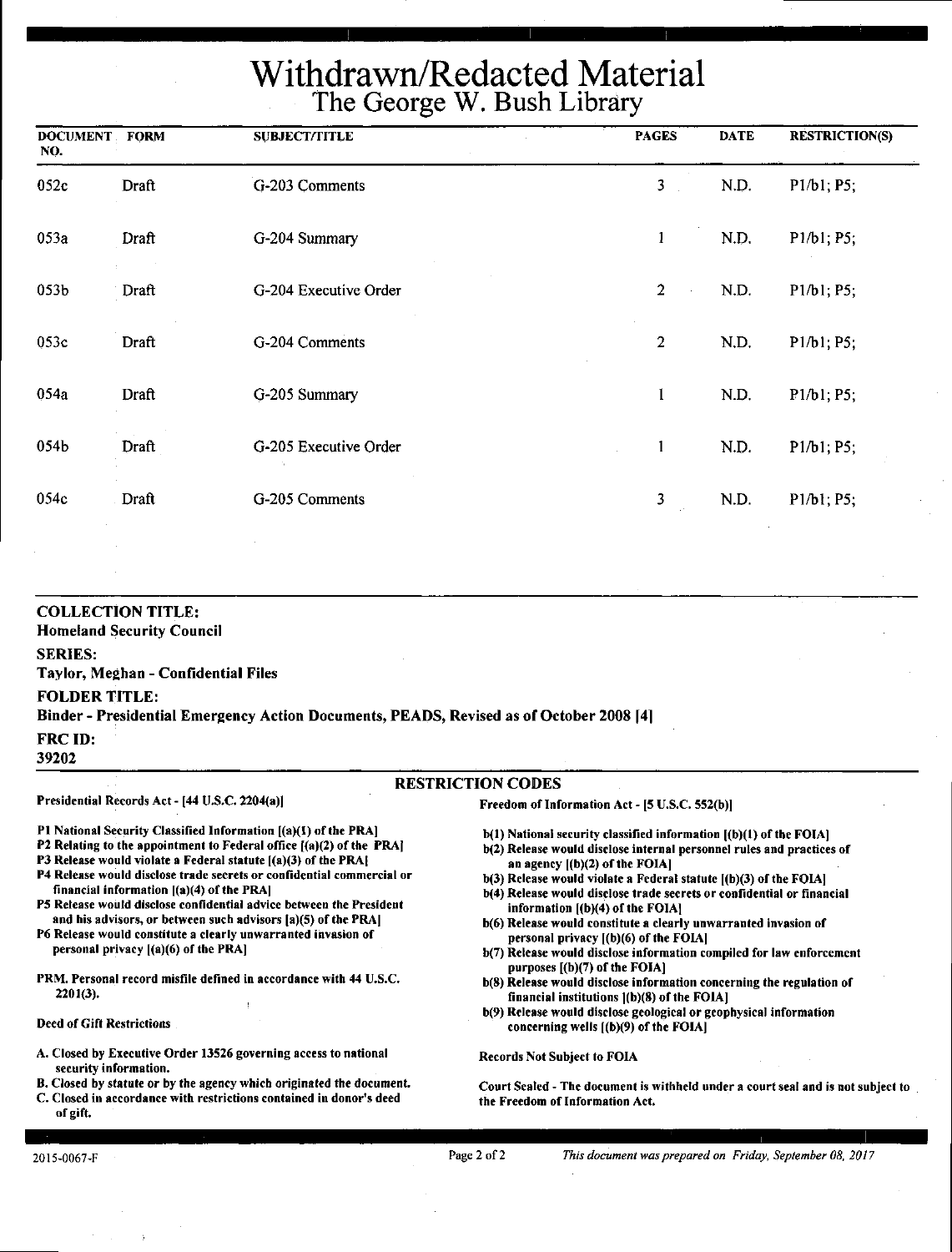$G-201$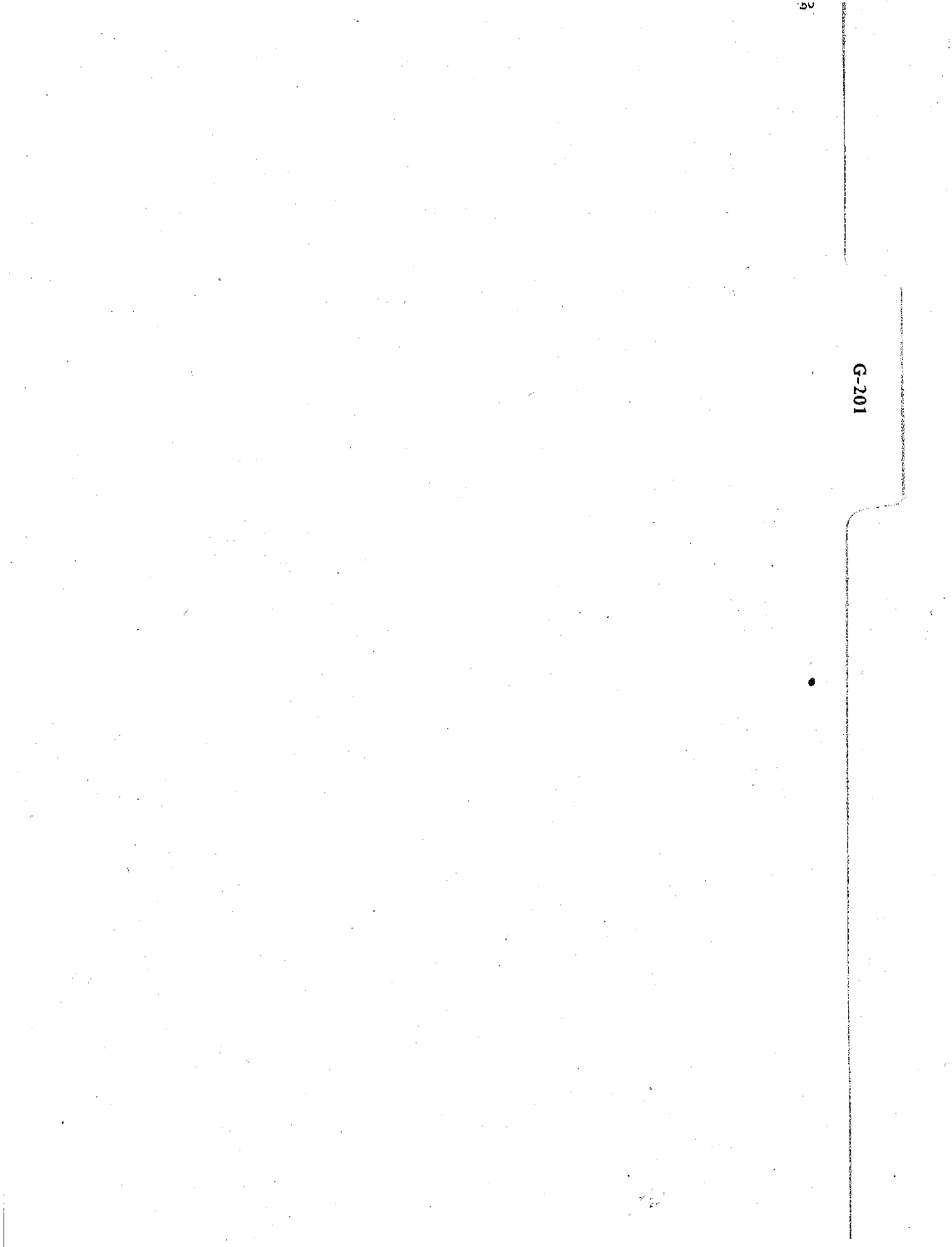| <b>FORM</b> | <b>SUBJECT/TITLE</b> |  | <b>PAGES</b>   | <b>DATE</b> | RESTRICTION(S) |
|-------------|----------------------|--|----------------|-------------|----------------|
| Draft       | G-201 Summary        |  | $\overline{2}$ | N.D.        | P1/b1; P5;     |
|             |                      |  |                |             |                |

### **This marker identifies the original location of the withdrawn item listed above. For a complete list of items withdrawn from this folder, see the Withdrawal/Redaction Sheet at the front of the folder.**

| <b>COLLECTION:</b><br><b>Homeland Security Council</b>                                                                                                                                                                                                                                                                                                                                                                                                                                                                                                                                                                                                                                                             |                                                                                                                                                                                                                                                                                                                                                                                                                                                                                                                                                                                                                                                                                                                                                                                                                                 |
|--------------------------------------------------------------------------------------------------------------------------------------------------------------------------------------------------------------------------------------------------------------------------------------------------------------------------------------------------------------------------------------------------------------------------------------------------------------------------------------------------------------------------------------------------------------------------------------------------------------------------------------------------------------------------------------------------------------------|---------------------------------------------------------------------------------------------------------------------------------------------------------------------------------------------------------------------------------------------------------------------------------------------------------------------------------------------------------------------------------------------------------------------------------------------------------------------------------------------------------------------------------------------------------------------------------------------------------------------------------------------------------------------------------------------------------------------------------------------------------------------------------------------------------------------------------|
| <b>SERIES:</b>                                                                                                                                                                                                                                                                                                                                                                                                                                                                                                                                                                                                                                                                                                     |                                                                                                                                                                                                                                                                                                                                                                                                                                                                                                                                                                                                                                                                                                                                                                                                                                 |
| Taylor, Meghan - Confidential Files                                                                                                                                                                                                                                                                                                                                                                                                                                                                                                                                                                                                                                                                                |                                                                                                                                                                                                                                                                                                                                                                                                                                                                                                                                                                                                                                                                                                                                                                                                                                 |
| <b>FOLDER TITLE:</b>                                                                                                                                                                                                                                                                                                                                                                                                                                                                                                                                                                                                                                                                                               |                                                                                                                                                                                                                                                                                                                                                                                                                                                                                                                                                                                                                                                                                                                                                                                                                                 |
| Binder - Presidential Emergency Action Documents, PEADS, Revised as of October 2008 [4]                                                                                                                                                                                                                                                                                                                                                                                                                                                                                                                                                                                                                            |                                                                                                                                                                                                                                                                                                                                                                                                                                                                                                                                                                                                                                                                                                                                                                                                                                 |
| <b>FRC ID:</b>                                                                                                                                                                                                                                                                                                                                                                                                                                                                                                                                                                                                                                                                                                     |                                                                                                                                                                                                                                                                                                                                                                                                                                                                                                                                                                                                                                                                                                                                                                                                                                 |
| 39202                                                                                                                                                                                                                                                                                                                                                                                                                                                                                                                                                                                                                                                                                                              | <b>FOIA IDs and Segments:</b>                                                                                                                                                                                                                                                                                                                                                                                                                                                                                                                                                                                                                                                                                                                                                                                                   |
| OA Num.:                                                                                                                                                                                                                                                                                                                                                                                                                                                                                                                                                                                                                                                                                                           | 2015-0067-F                                                                                                                                                                                                                                                                                                                                                                                                                                                                                                                                                                                                                                                                                                                                                                                                                     |
| CF 0748                                                                                                                                                                                                                                                                                                                                                                                                                                                                                                                                                                                                                                                                                                            |                                                                                                                                                                                                                                                                                                                                                                                                                                                                                                                                                                                                                                                                                                                                                                                                                                 |
| <b>NARA Num.:</b>                                                                                                                                                                                                                                                                                                                                                                                                                                                                                                                                                                                                                                                                                                  |                                                                                                                                                                                                                                                                                                                                                                                                                                                                                                                                                                                                                                                                                                                                                                                                                                 |
| 818                                                                                                                                                                                                                                                                                                                                                                                                                                                                                                                                                                                                                                                                                                                |                                                                                                                                                                                                                                                                                                                                                                                                                                                                                                                                                                                                                                                                                                                                                                                                                                 |
|                                                                                                                                                                                                                                                                                                                                                                                                                                                                                                                                                                                                                                                                                                                    | <b>RESTRICTION CODES</b>                                                                                                                                                                                                                                                                                                                                                                                                                                                                                                                                                                                                                                                                                                                                                                                                        |
| Presidential Records Act - [44 U.S.C. 2204(a)]                                                                                                                                                                                                                                                                                                                                                                                                                                                                                                                                                                                                                                                                     | Freedom of Information Act - [5 U.S.C. 552(b)]                                                                                                                                                                                                                                                                                                                                                                                                                                                                                                                                                                                                                                                                                                                                                                                  |
| P1 National Security Classified Information [(a)(1) of the PRA]<br>P2 Relating to the appointment to Federal office [(a)(2) of the PRA]<br>P3 Release would violate a Federal statute $[(a)(3)$ of the PRA $]$<br>P4 Release would disclose trade secrets or confidential commercial or<br>financial information [(a)(4) of the PRA]<br>P5 Release would disclose confidential advise between the President<br>and his advisors, or between such advisors (a)(5) of the PRA]<br>P6 Release would constitute a clearly unwarranted invasion of<br>personal privacy $[(a)(6)$ of the PRA $]$<br>PRM. Personal record misfile defined in accordance with 44 U.S.C.<br>$2201(3)$ .<br><b>Deed of Gift Restrictions</b> | b(1) National security classified information ((b)(1) of the FOIA)<br>b(2) Release would disclose internal personnel rules and practices of<br>an agency $ (b)(2)$ of the FOIA]<br>b(3) Release would violate a Federal statute [(b)(3) of the FOIA]<br>b(4) Release would disclose trade secrets or confidential or financial<br>information $(6)(4)$ of the FOIA]<br>b(6) Release would constitute a clearly unwarranted invasion of<br>personal privacy [(b)(6) of the FOIA]<br>b(7) Release would disclose information compiled for law enforcement<br>purposes [(b)(7) of the FOIA]<br>b(8) Release would disclose information concerning the regulation of<br>financial institutions $[(b)(8)$ of the FOIA]<br>b(9) Release would disclose geological or geophysical information<br>concerning wells [(b)(9) of the FOIA] |
| A. Closed by Executive Order 13526 governing access to national<br>security information.<br>B. Closed by statute or by the agency which originated the document.<br>C. Closed in accordance with restrictions contained in donor's deed<br>of gift.                                                                                                                                                                                                                                                                                                                                                                                                                                                                |                                                                                                                                                                                                                                                                                                                                                                                                                                                                                                                                                                                                                                                                                                                                                                                                                                 |

 $60^{\circ}$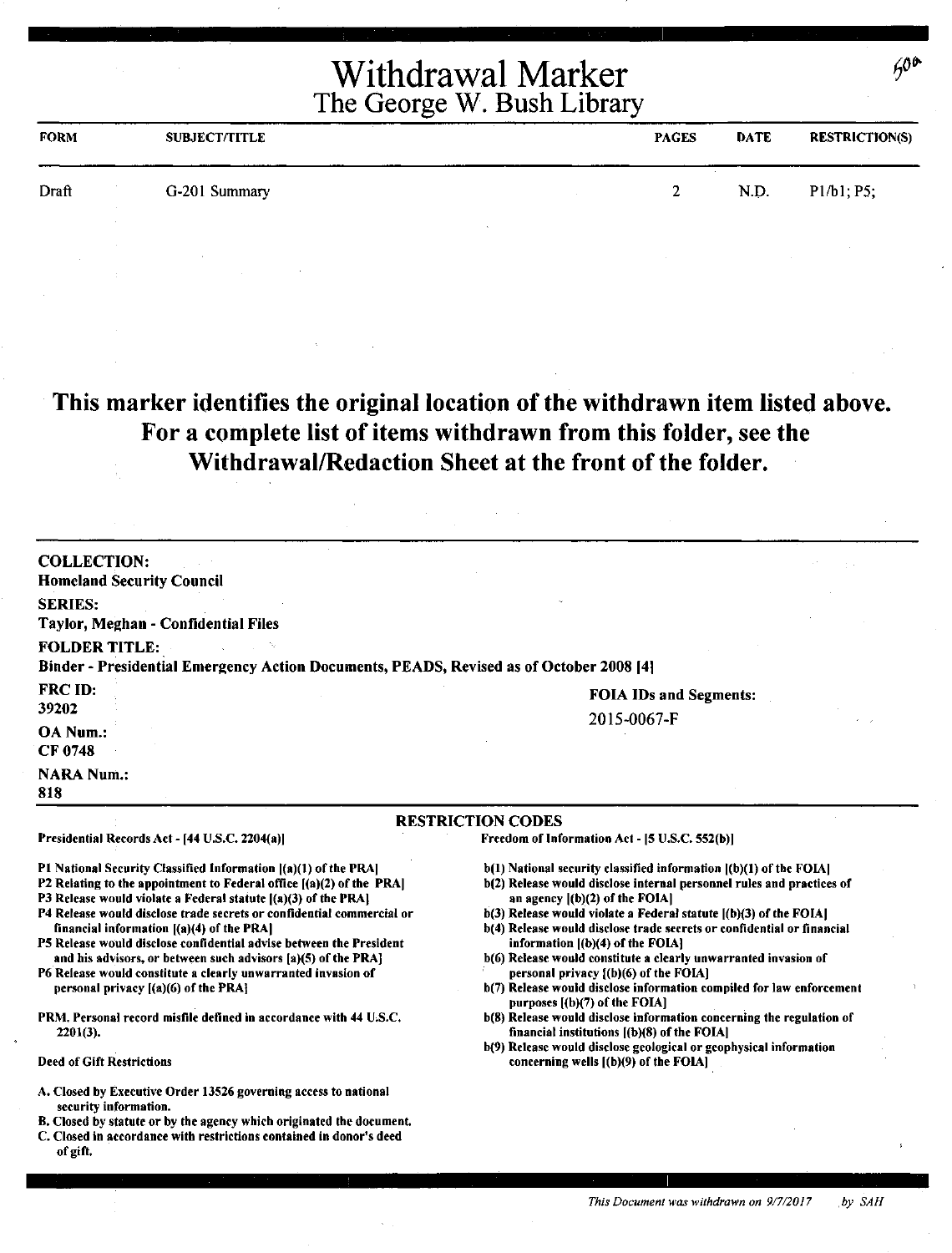| <b>FORM</b> | <b>SUBJECT/TITLE</b>  | <b>PAGES</b> | <b>DATE</b> | <b>RESTRICTION(S)</b> |
|-------------|-----------------------|--------------|-------------|-----------------------|
| Draft       | G-201 Executive Order |              | N.D.        | P1/b1; P5;            |
|             |                       |              |             |                       |

# **This marker identifies the original location of the withdrawn item listed above. For a complete list of items withdrawn from this folder, see the Withdrawal/Redaction Sheet at the front of** the **folder.**

| <b>COLLECTION:</b>                                                                                                                       |                                                                                                            |
|------------------------------------------------------------------------------------------------------------------------------------------|------------------------------------------------------------------------------------------------------------|
| <b>Homeland Security Council</b>                                                                                                         |                                                                                                            |
| <b>SERIES:</b>                                                                                                                           |                                                                                                            |
| Taylor, Meghan - Confidential Files                                                                                                      |                                                                                                            |
| <b>FOLDER TITLE:</b>                                                                                                                     |                                                                                                            |
| Binder - Presidential Emergency Action Documents, PEADS, Revised as of October 2008 [4]                                                  |                                                                                                            |
| FRC ID:                                                                                                                                  | <b>FOIA IDs and Segments:</b>                                                                              |
| 39202                                                                                                                                    | 2015-0067-F                                                                                                |
| <b>OA Num.:</b>                                                                                                                          |                                                                                                            |
| CF 0748                                                                                                                                  |                                                                                                            |
| <b>NARA Num.:</b>                                                                                                                        |                                                                                                            |
| 818                                                                                                                                      |                                                                                                            |
|                                                                                                                                          |                                                                                                            |
|                                                                                                                                          | <b>RESTRICTION CODES</b>                                                                                   |
| Presidential Records Act - [44 U.S.C. 2204(a)]                                                                                           | Freedom of Information Act - [5 U.S.C. 552(b)]                                                             |
| P1 National Security Classified Information [(a)(1) of the PRA]                                                                          | b(1) National security classified information [(b)(1) of the FOIA]                                         |
| P2 Relating to the appointment to Federal office [(a)(2) of the PRA]<br>P3 Release would violate a Federal statute $ (a)(3)$ of the PRA] | b(2) Release would disclose internal personnel rules and practices of<br>an agency $[(b)(2)$ of the FOIA]  |
| P4 Release would disclose trade secrets or confidential commercial or                                                                    | $b(3)$ Release would violate a Federal statute $(6)(3)$ of the FOIA                                        |
| financial information $[(a)(4)$ of the PRA]                                                                                              | b(4) Release would disclose trade secrets or confidential or financial                                     |
| P5 Release would disclose confidential advise between the President                                                                      | information [(b)(4) of the FOIA]                                                                           |
| and his advisors, or between such advisors [a](5) of the PRA]<br>P6 Release would constitute a clearly unwarranted invasion of           | b(6) Release would constitute a clearly unwarranted invasion of<br>personal privacy ((b)(6) of the FOIA]   |
| personal privacy $[(a)(6)$ of the PRA]                                                                                                   | b(7) Release would disclose information compiled for law enforcement<br>purposes $[(b)(7)$ of the FOIA]    |
| PRM. Personal record misfile defined in accordance with 44 U.S.C.                                                                        | b(8) Release would disclose information concerning the regulation of                                       |
| $2201(3)$ .                                                                                                                              | financial institutions $(6)(8)$ of the FOIA]                                                               |
| <b>Deed of Gift Restrictions</b>                                                                                                         | b(9) Release would disclose geological or geophysical information<br>concerning wells [(b)(9) of the FOIA] |
| A. Closed by Executive Order 13526 governing access to national<br>security information.                                                 |                                                                                                            |
| B. Closed by statute or by the agency which originated the document.                                                                     |                                                                                                            |
| C. Closed in accordance with restrictions contained in donor's deed<br>of gift.                                                          |                                                                                                            |
|                                                                                                                                          |                                                                                                            |
|                                                                                                                                          |                                                                                                            |

*This Document was withdrawn on 9/712017* by SAH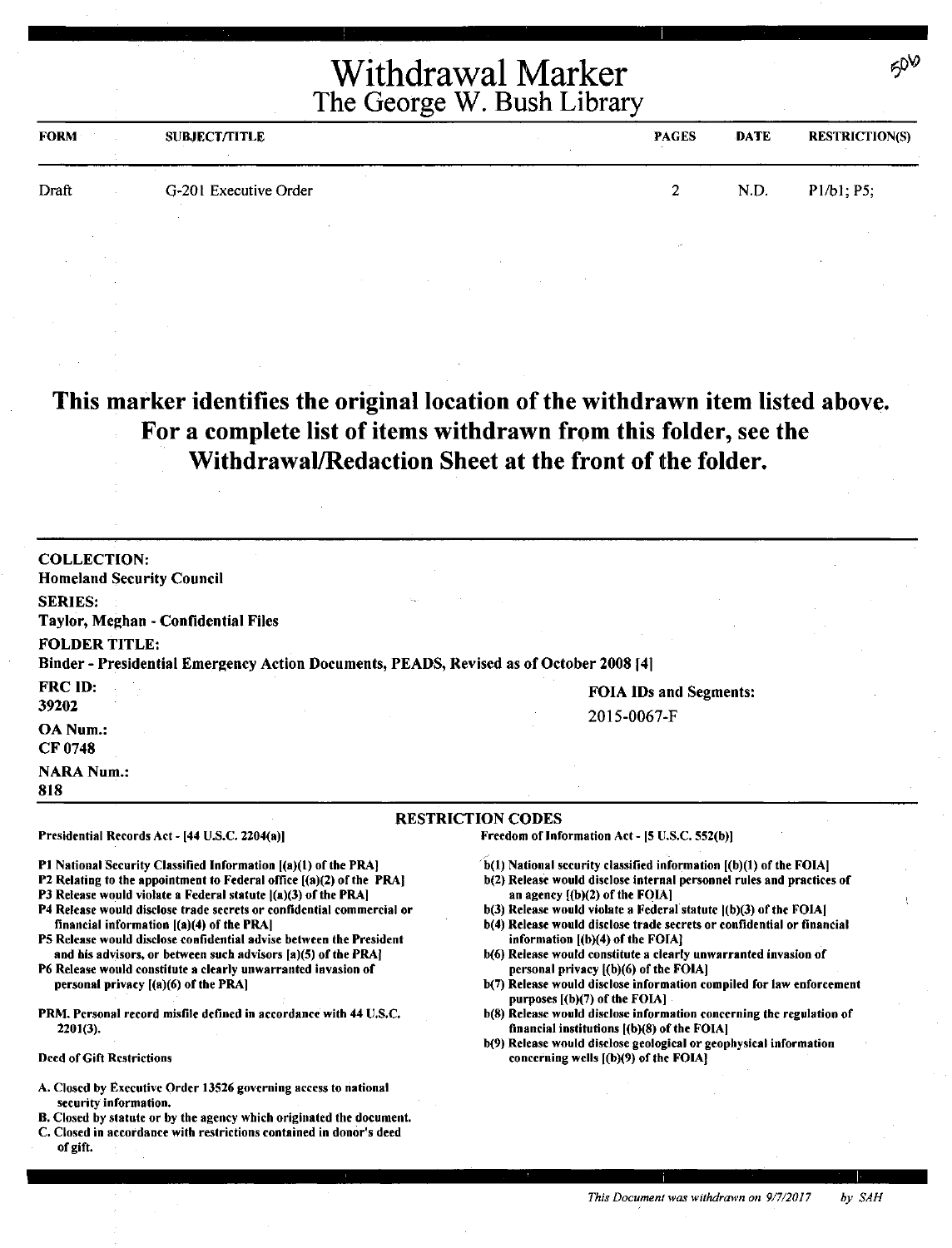| <b>FORM</b> | <b>SUBJECT/TITLE</b> | <b>PAGES</b> | <b>DATE</b> | <b>RESTRICTION(S)</b> |
|-------------|----------------------|--------------|-------------|-----------------------|
| Draft       | G-201 Comments       |              | N.D.        | P1/b1, P5;            |
|             |                      |              |             |                       |

# **This marker identifies the original location of the withdrawn item listed above. For a complete list of items withdrawn from this folder, see the Withdrawal/Redaction Sheet at the front of the folder.**

| <b>COLLECTION:</b><br><b>Homeland Security Council</b>                                                                                                                                                                                                                                                                                                                                                                                                                                                                                                                                                                                                                   |                                                                                                                                                                                                                                                                                                                                                                                                                                                                                                                                                                                                                                                                                                                                                                                                        |  |
|--------------------------------------------------------------------------------------------------------------------------------------------------------------------------------------------------------------------------------------------------------------------------------------------------------------------------------------------------------------------------------------------------------------------------------------------------------------------------------------------------------------------------------------------------------------------------------------------------------------------------------------------------------------------------|--------------------------------------------------------------------------------------------------------------------------------------------------------------------------------------------------------------------------------------------------------------------------------------------------------------------------------------------------------------------------------------------------------------------------------------------------------------------------------------------------------------------------------------------------------------------------------------------------------------------------------------------------------------------------------------------------------------------------------------------------------------------------------------------------------|--|
| <b>SERIES:</b>                                                                                                                                                                                                                                                                                                                                                                                                                                                                                                                                                                                                                                                           |                                                                                                                                                                                                                                                                                                                                                                                                                                                                                                                                                                                                                                                                                                                                                                                                        |  |
| Taylor, Meghan - Confidential Files                                                                                                                                                                                                                                                                                                                                                                                                                                                                                                                                                                                                                                      |                                                                                                                                                                                                                                                                                                                                                                                                                                                                                                                                                                                                                                                                                                                                                                                                        |  |
|                                                                                                                                                                                                                                                                                                                                                                                                                                                                                                                                                                                                                                                                          |                                                                                                                                                                                                                                                                                                                                                                                                                                                                                                                                                                                                                                                                                                                                                                                                        |  |
| <b>FOLDER TITLE:</b><br>Binder - Presidential Emergency Action Documents, PEADS, Revised as of October 2008 [4]                                                                                                                                                                                                                                                                                                                                                                                                                                                                                                                                                          |                                                                                                                                                                                                                                                                                                                                                                                                                                                                                                                                                                                                                                                                                                                                                                                                        |  |
| FRC ID:                                                                                                                                                                                                                                                                                                                                                                                                                                                                                                                                                                                                                                                                  | <b>FOIA IDs and Segments:</b>                                                                                                                                                                                                                                                                                                                                                                                                                                                                                                                                                                                                                                                                                                                                                                          |  |
| 39202                                                                                                                                                                                                                                                                                                                                                                                                                                                                                                                                                                                                                                                                    |                                                                                                                                                                                                                                                                                                                                                                                                                                                                                                                                                                                                                                                                                                                                                                                                        |  |
| OA Num.:                                                                                                                                                                                                                                                                                                                                                                                                                                                                                                                                                                                                                                                                 | 2015-0067-F                                                                                                                                                                                                                                                                                                                                                                                                                                                                                                                                                                                                                                                                                                                                                                                            |  |
| <b>CF 0748</b>                                                                                                                                                                                                                                                                                                                                                                                                                                                                                                                                                                                                                                                           |                                                                                                                                                                                                                                                                                                                                                                                                                                                                                                                                                                                                                                                                                                                                                                                                        |  |
| <b>NARA Num.:</b><br>818                                                                                                                                                                                                                                                                                                                                                                                                                                                                                                                                                                                                                                                 |                                                                                                                                                                                                                                                                                                                                                                                                                                                                                                                                                                                                                                                                                                                                                                                                        |  |
|                                                                                                                                                                                                                                                                                                                                                                                                                                                                                                                                                                                                                                                                          | <b>RESTRICTION CODES</b>                                                                                                                                                                                                                                                                                                                                                                                                                                                                                                                                                                                                                                                                                                                                                                               |  |
| Presidential Records Act - [44 U.S.C. 2204(a)]                                                                                                                                                                                                                                                                                                                                                                                                                                                                                                                                                                                                                           | Freedom of Information Act - [5 U.S.C. 552(b)]                                                                                                                                                                                                                                                                                                                                                                                                                                                                                                                                                                                                                                                                                                                                                         |  |
| P1 National Security Classified Information [(a)(1) of the PRA]<br>P2 Relating to the appointment to Federal office ((a)(2) of the PRA)<br>P3 Release would violate a Federal statute [(a)(3) of the PRA]<br>P4 Release would disclose trade secrets or confidential commercial or<br>financial information $[(a)(4)$ of the PRA]<br>P5 Release would disclose confidential advise between the President<br>and his advisors, or between such advisors [a](5) of the PRA]<br>P6 Release would constitute a clearly unwarranted invasion of<br>personal privacy $[(a)(6)$ of the PRA]<br>PRM. Personal record misfile defined in accordance with 44 U.S.C.<br>$2201(3)$ . | b(1) National security classified information [(b)(1) of the FOIA]<br>b(2) Release would disclose internal personnel rules and practices of<br>an agency $[(b)(2)$ of the FOIA $]$<br>$b(3)$ Release would violate a Federal statute $(6)(3)$ of the FOIA]<br>b(4) Release would disclose trade secrets or confidential or financial<br>information [(b)(4) of the FOIA]<br>b(6) Release would constitute a clearly unwarranted invasion of<br>personal privacy [(b)(6) of the FOIA]<br>b(7) Release would disclose information compiled for law enforcement<br>purposes $[(b)(7)$ of the FOIA]<br>b(8) Release would disclose information concerning the regulation of<br>financial institutions $($ (b $)(8)$ ) of the FOIA $]$<br>b(9) Release would disclose geological or geophysical information |  |
| <b>Deed of Gift Restrictions</b>                                                                                                                                                                                                                                                                                                                                                                                                                                                                                                                                                                                                                                         | concerning wells $ (b)(9)$ of the FOIA]                                                                                                                                                                                                                                                                                                                                                                                                                                                                                                                                                                                                                                                                                                                                                                |  |
| A. Closed by Executive Order 13526 governing access to national<br>security information.<br>B. Closed by statute or by the agency which originated the document.<br>C. Closed in accordance with restrictions contained in donor's deed<br>of gift.                                                                                                                                                                                                                                                                                                                                                                                                                      |                                                                                                                                                                                                                                                                                                                                                                                                                                                                                                                                                                                                                                                                                                                                                                                                        |  |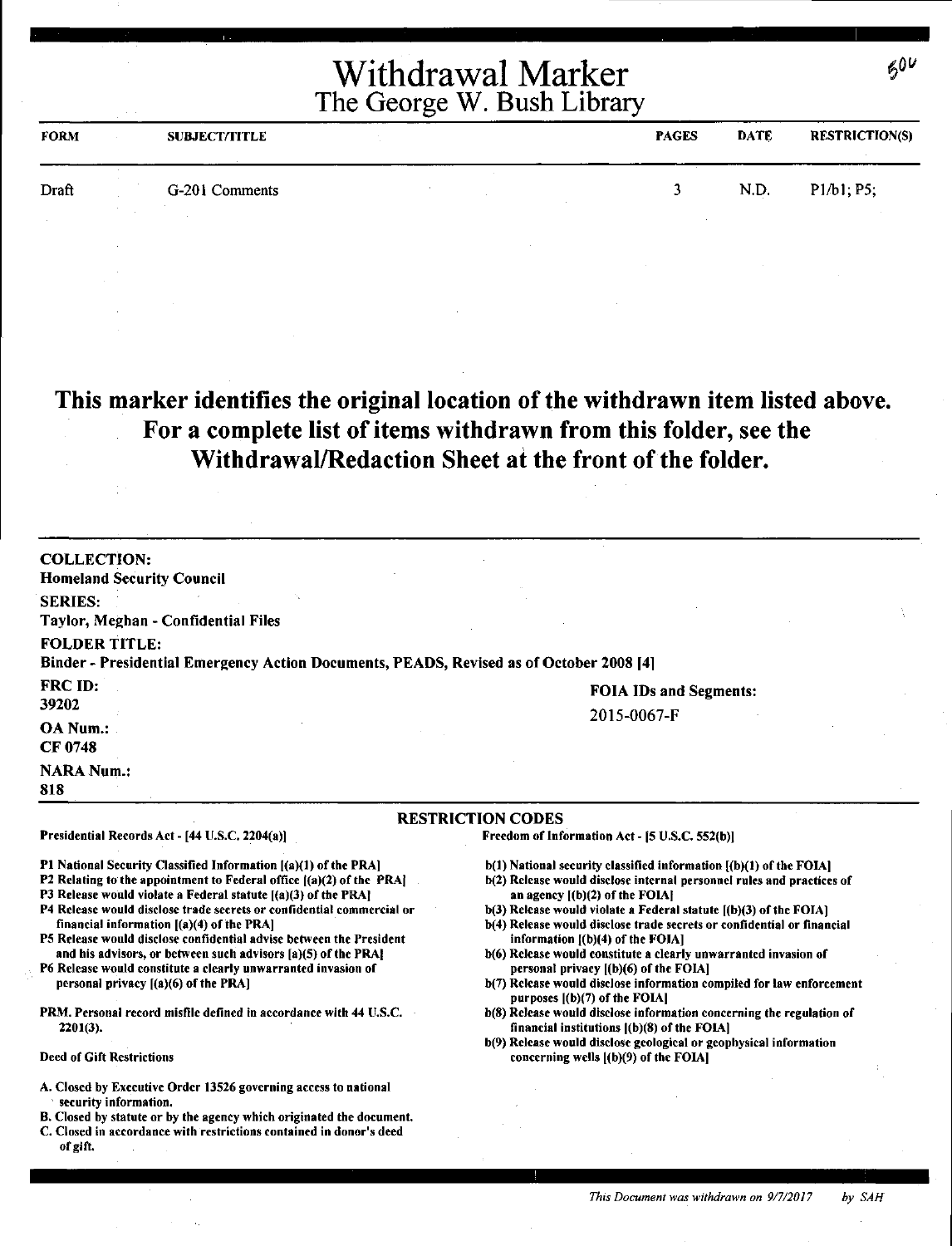$\mathfrak{z}_\mathsf{I}$  $G - 202$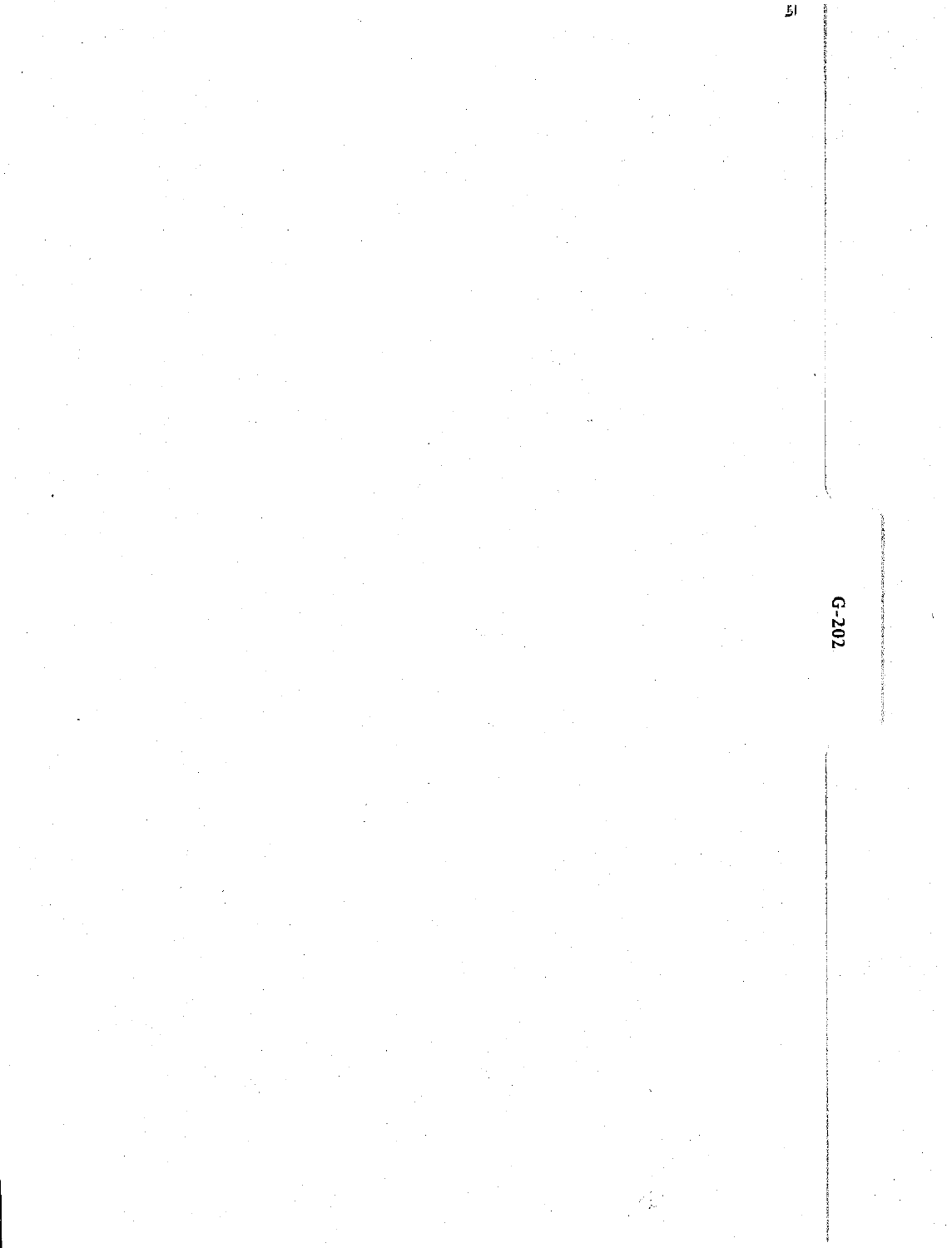| <b>FORM</b> | <b>SUBJECT/TITLE</b> | <b>PAGES</b> | <b>DATE</b> | <b>RESTRICTION(S)</b> |
|-------------|----------------------|--------------|-------------|-----------------------|
| Draft       | G-202 Summary        |              | N.D.        | P1/b1; P5;            |
|             |                      |              |             |                       |

# **This marker identifies the original location of the withdrawn item listed above. For a complete list of items withdrawn from this folder, see the Withdrawal/Redaction Sheet at the front of the folder.**

| <b>COLLECTION:</b><br><b>Homeland Security Council</b>                                                                                                                                                                                                                                                                                                                                                                                                                                                                                                                                                                                                                                                       |                                                                                                                                                                                                                                                                                                                                                                                                                                                                                                                                                                                                                                                                                                                                                                                                                                |
|--------------------------------------------------------------------------------------------------------------------------------------------------------------------------------------------------------------------------------------------------------------------------------------------------------------------------------------------------------------------------------------------------------------------------------------------------------------------------------------------------------------------------------------------------------------------------------------------------------------------------------------------------------------------------------------------------------------|--------------------------------------------------------------------------------------------------------------------------------------------------------------------------------------------------------------------------------------------------------------------------------------------------------------------------------------------------------------------------------------------------------------------------------------------------------------------------------------------------------------------------------------------------------------------------------------------------------------------------------------------------------------------------------------------------------------------------------------------------------------------------------------------------------------------------------|
| <b>SERIES:</b>                                                                                                                                                                                                                                                                                                                                                                                                                                                                                                                                                                                                                                                                                               |                                                                                                                                                                                                                                                                                                                                                                                                                                                                                                                                                                                                                                                                                                                                                                                                                                |
| Taylor, Meghan - Confidential Files                                                                                                                                                                                                                                                                                                                                                                                                                                                                                                                                                                                                                                                                          |                                                                                                                                                                                                                                                                                                                                                                                                                                                                                                                                                                                                                                                                                                                                                                                                                                |
| <b>FOLDER TITLE:</b><br>Binder - Presidential Emergency Action Documents, PEADS, Revised as of October 2008 [4]                                                                                                                                                                                                                                                                                                                                                                                                                                                                                                                                                                                              |                                                                                                                                                                                                                                                                                                                                                                                                                                                                                                                                                                                                                                                                                                                                                                                                                                |
| FRC ID:                                                                                                                                                                                                                                                                                                                                                                                                                                                                                                                                                                                                                                                                                                      |                                                                                                                                                                                                                                                                                                                                                                                                                                                                                                                                                                                                                                                                                                                                                                                                                                |
| 39202                                                                                                                                                                                                                                                                                                                                                                                                                                                                                                                                                                                                                                                                                                        | <b>FOIA IDs and Segments:</b>                                                                                                                                                                                                                                                                                                                                                                                                                                                                                                                                                                                                                                                                                                                                                                                                  |
|                                                                                                                                                                                                                                                                                                                                                                                                                                                                                                                                                                                                                                                                                                              | 2015-0067-F                                                                                                                                                                                                                                                                                                                                                                                                                                                                                                                                                                                                                                                                                                                                                                                                                    |
| OA Num.:<br><b>CF 0748</b>                                                                                                                                                                                                                                                                                                                                                                                                                                                                                                                                                                                                                                                                                   |                                                                                                                                                                                                                                                                                                                                                                                                                                                                                                                                                                                                                                                                                                                                                                                                                                |
| <b>NARA Num.:</b><br>818                                                                                                                                                                                                                                                                                                                                                                                                                                                                                                                                                                                                                                                                                     |                                                                                                                                                                                                                                                                                                                                                                                                                                                                                                                                                                                                                                                                                                                                                                                                                                |
|                                                                                                                                                                                                                                                                                                                                                                                                                                                                                                                                                                                                                                                                                                              | <b>RESTRICTION CODES</b>                                                                                                                                                                                                                                                                                                                                                                                                                                                                                                                                                                                                                                                                                                                                                                                                       |
| Presidential Records Act - [44 U.S.C. 2204(a)]                                                                                                                                                                                                                                                                                                                                                                                                                                                                                                                                                                                                                                                               | Freedom of Information Act - [5 U.S.C. 552(b)]                                                                                                                                                                                                                                                                                                                                                                                                                                                                                                                                                                                                                                                                                                                                                                                 |
| P1 National Security Classified Information ((a)(1) of the PRA]<br>P2 Relating to the appointment to Federal office [(a)(2) of the PRA]<br>P3 Release would violate a Federal statute [(a)(3) of the PRA]<br>P4 Release would disclose trade secrets or confidential commercial or<br>financial information $[(a)(4)$ of the PRA]<br>P5 Release would disclose confidential advise between the President<br>and his advisors, or between such advisors [a](5) of the PRA]<br>P6 Release would constitute a clearly unwarranted invasion of<br>personal privacy $[(a)(6)$ of the PRA]<br>PRM, Personal record misfile defined in accordance with 44 U.S.C.<br>$2201(3)$ .<br><b>Deed of Gift Restrictions</b> | b(1) National security classified information [(b)(1) of the FOIA]<br>b(2) Release would disclose internal personnel rules and practices of<br>an agency $[(b)(2)$ of the FOIA]<br>b(3) Release would violate a Federal statute [(b)(3) of the FOIA]<br>b(4) Release would disclose trade secrets or confidential or financial<br>information {(b)(4) of the FOIA]<br>b(6) Release would constitute a clearly unwarranted invasion of<br>personal privacy [(b)(6) of the FOIA]<br>b(7) Release would disclose information compiled for law enforcement<br>purposes [(b)(7) of the FOIA]<br>b(8) Release would disclose information concerning the regulation of<br>financial institutions $[(b)(8)$ of the FOIA]<br>b(9) Release would disclose geological or geophysical information<br>concerning wells [(b)(9) of the FOIA] |
| A. Closed by Executive Order 13526 governing access to national<br>security information.<br>B. Closed by statute or by the agency which originated the document.<br>C. Closed in accordance with restrictions contained in donor's deed<br>of gift.                                                                                                                                                                                                                                                                                                                                                                                                                                                          |                                                                                                                                                                                                                                                                                                                                                                                                                                                                                                                                                                                                                                                                                                                                                                                                                                |

 $5^{6}$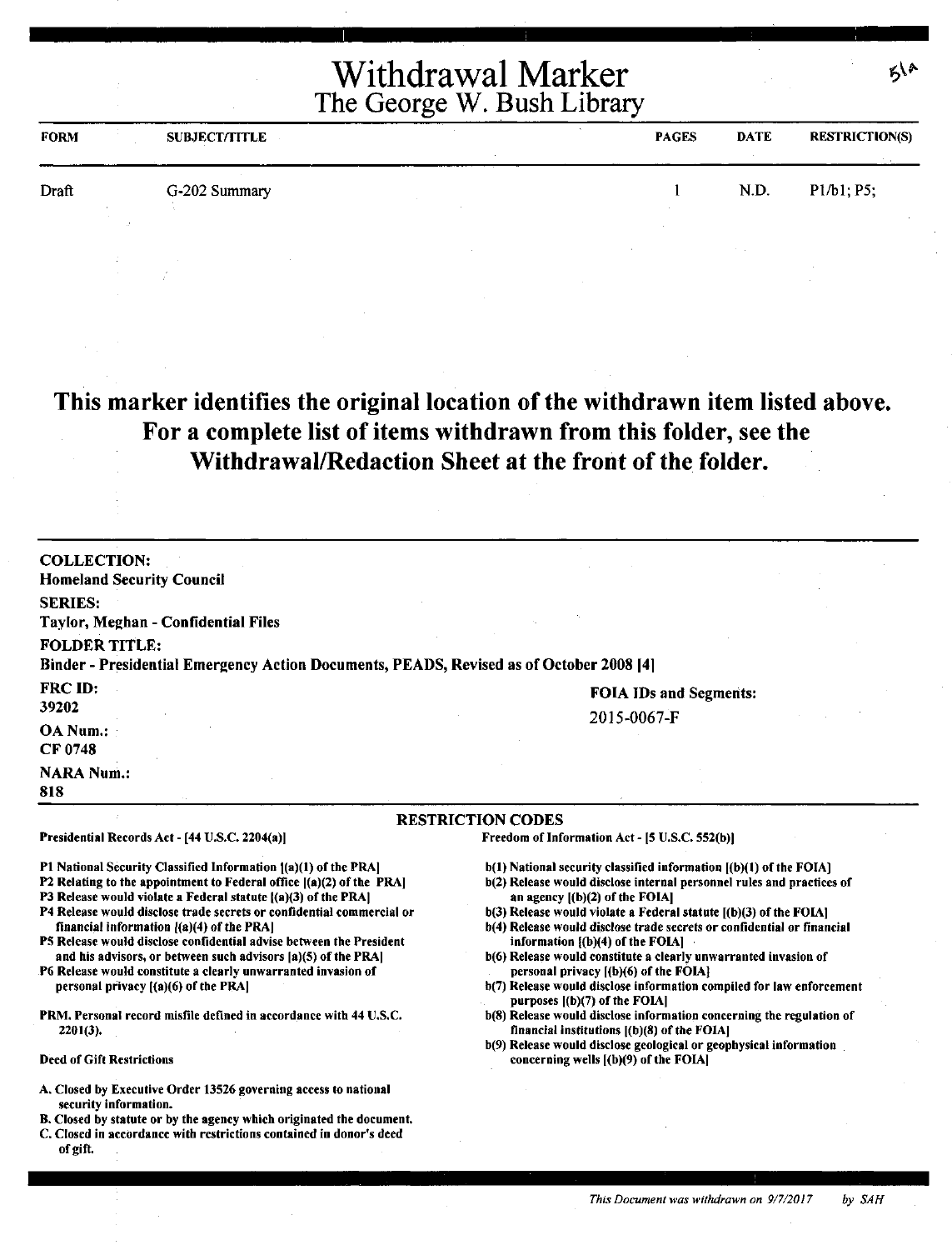| <b>FORM</b> | <b>SUBJECT/TITLE</b>  | <b>PAGES</b> | <b>DATE</b> | <b>RESTRICTION(S)</b> |
|-------------|-----------------------|--------------|-------------|-----------------------|
| Draft       | G-202 Executive Order | ◠            | N.D.        | PI/b1; P5;            |

# **This marker identifies the original location of the withdrawn item listed** above. **For a complete list of items withdrawn from this folder, see the Withdrawal/Redaction Sheet at the front of the folder.**

| <b>COLLECTION:</b><br><b>Homeland Security Council</b>                                                                                                                                                                                                                                                                                                                                                                                                                                                                                                                                                                                                                  |                                                                                                                                                                                                                                                                                                                                                                                                                                                                                                                                                                                                                                                                                                                                                                                                |
|-------------------------------------------------------------------------------------------------------------------------------------------------------------------------------------------------------------------------------------------------------------------------------------------------------------------------------------------------------------------------------------------------------------------------------------------------------------------------------------------------------------------------------------------------------------------------------------------------------------------------------------------------------------------------|------------------------------------------------------------------------------------------------------------------------------------------------------------------------------------------------------------------------------------------------------------------------------------------------------------------------------------------------------------------------------------------------------------------------------------------------------------------------------------------------------------------------------------------------------------------------------------------------------------------------------------------------------------------------------------------------------------------------------------------------------------------------------------------------|
| <b>SERIES:</b>                                                                                                                                                                                                                                                                                                                                                                                                                                                                                                                                                                                                                                                          |                                                                                                                                                                                                                                                                                                                                                                                                                                                                                                                                                                                                                                                                                                                                                                                                |
| Taylor, Meghan - Confidential Files                                                                                                                                                                                                                                                                                                                                                                                                                                                                                                                                                                                                                                     |                                                                                                                                                                                                                                                                                                                                                                                                                                                                                                                                                                                                                                                                                                                                                                                                |
| <b>FOLDER TITLE:</b>                                                                                                                                                                                                                                                                                                                                                                                                                                                                                                                                                                                                                                                    |                                                                                                                                                                                                                                                                                                                                                                                                                                                                                                                                                                                                                                                                                                                                                                                                |
| Binder - Presidential Emergency Action Documents, PEADS, Revised as of October 2008 [4]                                                                                                                                                                                                                                                                                                                                                                                                                                                                                                                                                                                 |                                                                                                                                                                                                                                                                                                                                                                                                                                                                                                                                                                                                                                                                                                                                                                                                |
| <b>FRC ID:</b>                                                                                                                                                                                                                                                                                                                                                                                                                                                                                                                                                                                                                                                          |                                                                                                                                                                                                                                                                                                                                                                                                                                                                                                                                                                                                                                                                                                                                                                                                |
| 39202                                                                                                                                                                                                                                                                                                                                                                                                                                                                                                                                                                                                                                                                   | <b>FOIA IDs and Segments:</b>                                                                                                                                                                                                                                                                                                                                                                                                                                                                                                                                                                                                                                                                                                                                                                  |
| <b>OA Num.:</b>                                                                                                                                                                                                                                                                                                                                                                                                                                                                                                                                                                                                                                                         | 2015-0067-F                                                                                                                                                                                                                                                                                                                                                                                                                                                                                                                                                                                                                                                                                                                                                                                    |
| <b>CF 0748</b>                                                                                                                                                                                                                                                                                                                                                                                                                                                                                                                                                                                                                                                          |                                                                                                                                                                                                                                                                                                                                                                                                                                                                                                                                                                                                                                                                                                                                                                                                |
| <b>NARA Num.:</b><br>818                                                                                                                                                                                                                                                                                                                                                                                                                                                                                                                                                                                                                                                |                                                                                                                                                                                                                                                                                                                                                                                                                                                                                                                                                                                                                                                                                                                                                                                                |
|                                                                                                                                                                                                                                                                                                                                                                                                                                                                                                                                                                                                                                                                         | <b>RESTRICTION CODES</b>                                                                                                                                                                                                                                                                                                                                                                                                                                                                                                                                                                                                                                                                                                                                                                       |
| Presidential Records Act - [44 U.S.C. 2204(a)]                                                                                                                                                                                                                                                                                                                                                                                                                                                                                                                                                                                                                          | Freedom of Information Act - [5 U.S.C. 552(b)]                                                                                                                                                                                                                                                                                                                                                                                                                                                                                                                                                                                                                                                                                                                                                 |
| P1 National Security Classified Information [(a)(1) of the PRA]<br>P2 Relating to the appointment to Federal office $(a)(2)$ of the PRA]<br>P3 Release would violate a Federal statute [(a)(3) of the PRA]<br>P4 Release would disclose trade secrets or confidential commercial or<br>financial information [(a)(4) of the PRA]<br>P5 Release would disclose confidential advise between the President<br>and his advisors, or between such advisors [a](5) of the PRA]<br>P6 Release would constitute a clearly unwarranted invasion of<br>personal privacy $[(a)(6)$ of the PRA]<br>PRM. Personal record misfile defined in accordance with 44 U.S.C.<br>$2201(3)$ . | $b(1)$ National security classified information $(a)(1)$ of the FOIA]<br>b(2) Release would disclose internal personnel rules and practices of<br>an agency $[(b)(2)$ of the FOIA]<br>b(3) Release would violate a Federal statute [(b)(3) of the FOIA]<br>b(4) Release would disclose trade secrets or confidential or financial<br>information $[(b)(4)$ of the FOIA]<br>b(6) Release would constitute a clearly unwarranted invasion of<br>personal privacy [(b)(6) of the FOIA]<br>b(7) Release would disclose information compiled for law enforcement<br>purposes $(a)$ (b)(7) of the FOIA]<br>b(8) Release would disclose information concerning the regulation of<br>financial institutions $(1)(8)$ of the FOIA.<br>b(9) Release would disclose geological or geophysical information |
| <b>Deed of Gift Restrictions</b>                                                                                                                                                                                                                                                                                                                                                                                                                                                                                                                                                                                                                                        | concerning wells [(b)(9) of the FOIA]                                                                                                                                                                                                                                                                                                                                                                                                                                                                                                                                                                                                                                                                                                                                                          |
| A. Closed by Executive Order 13526 governing access to national<br>security information.<br>B. Closed by statute or by the agency which originated the document.<br>C. Closed in accordance with restrictions contained in donor's deed<br>of gift.                                                                                                                                                                                                                                                                                                                                                                                                                     |                                                                                                                                                                                                                                                                                                                                                                                                                                                                                                                                                                                                                                                                                                                                                                                                |

分し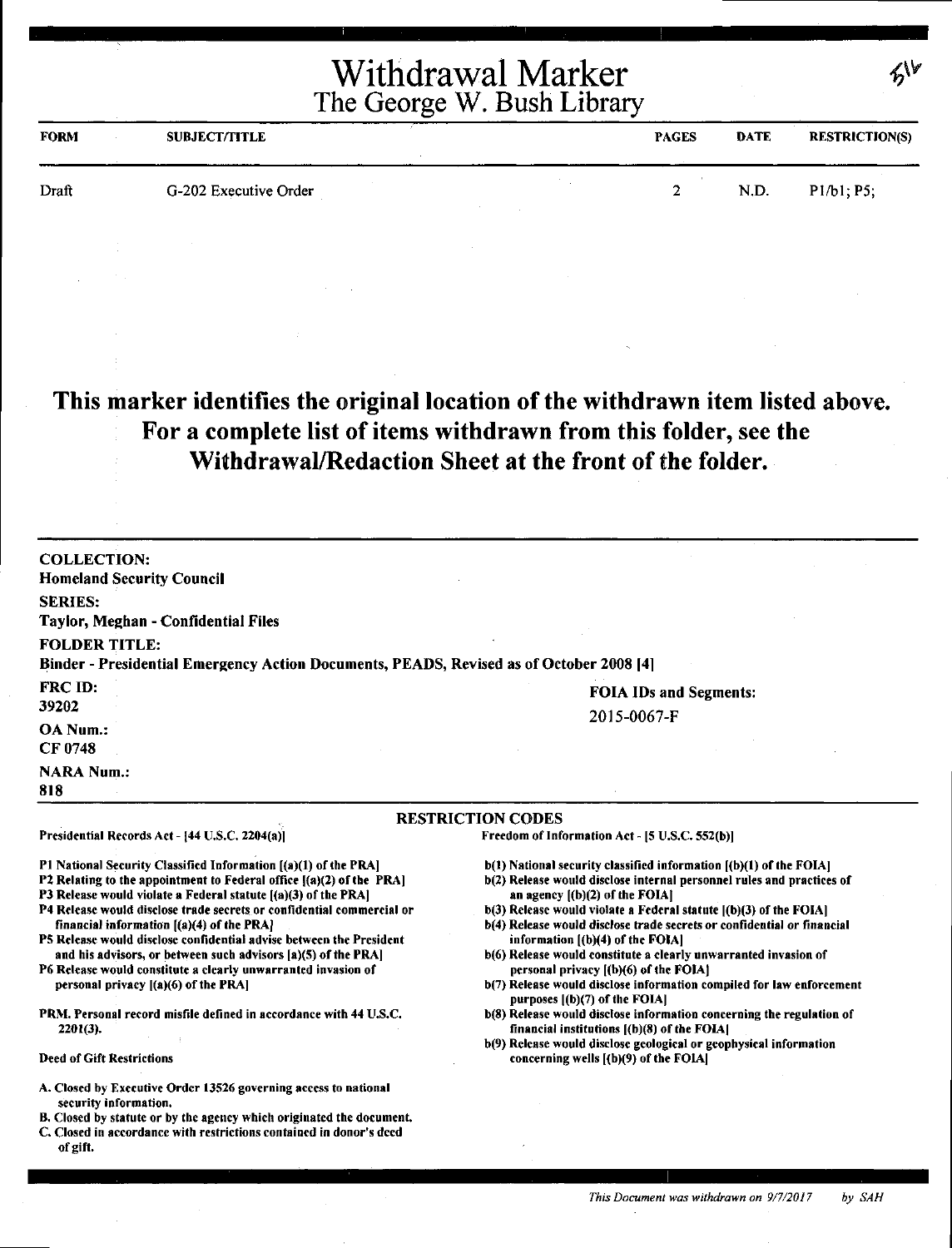| Withdrawal Marker<br>The George W. Bush Library |                      |              |             | K\U                   |  |
|-------------------------------------------------|----------------------|--------------|-------------|-----------------------|--|
| <b>FORM</b>                                     | <b>SUBJECT/TITLE</b> | <b>PAGES</b> | <b>DATE</b> | <b>RESTRICTION(S)</b> |  |
| Draft                                           | G-202 Comments       |              | N.D.        | P1/b1; P5;            |  |

### **This marker identifies the original location of the withdrawn item listed above. For a complete list of items withdrawn from this folder, see the Withdrawal/Redaction Sheet at the front of the folder.**

| <b>COLLECTION:</b>                                                                                                                      |                                                                                                                      |
|-----------------------------------------------------------------------------------------------------------------------------------------|----------------------------------------------------------------------------------------------------------------------|
| <b>Homeland Security Council</b>                                                                                                        |                                                                                                                      |
| <b>SERIES:</b>                                                                                                                          |                                                                                                                      |
| Taylor, Meghan - Confidential Files                                                                                                     |                                                                                                                      |
| <b>FOLDER TITLE:</b>                                                                                                                    |                                                                                                                      |
| Binder - Presidential Emergency Action Documents, PEADS, Revised as of October 2008 [4]                                                 |                                                                                                                      |
| <b>FRC ID:</b>                                                                                                                          | <b>FOIA IDs and Segments:</b>                                                                                        |
| 39202                                                                                                                                   | 2015-0067-F                                                                                                          |
| <b>OA Num.:</b>                                                                                                                         |                                                                                                                      |
| CF 0748                                                                                                                                 |                                                                                                                      |
| <b>NARA Num.:</b>                                                                                                                       |                                                                                                                      |
| 818                                                                                                                                     |                                                                                                                      |
|                                                                                                                                         | <b>RESTRICTION CODES</b>                                                                                             |
| Presidential Records Act - [44 U.S.C. 2204(a)]                                                                                          | Freedom of Information Act - [5 U.S.C. 552(b)]                                                                       |
| <b>P1 National Security Classified Information [(a)(1) of the PRA]</b>                                                                  | $b(1)$ National security classified information $f(b)(1)$ of the FOIA]                                               |
| P2 Relating to the appointment to Federal office ((a)(2) of the PRA)                                                                    | b(2) Release would disclose internal personnel rules and practices of                                                |
| P3 Release would violate a Federal statute [(a)(3) of the PRA]<br>P4 Release would disclose trade secrets or confidential commercial or | an agency $(1b)(2)$ of the FOIA]<br>b(3) Release would violate a Federal statute [(b)(3) of the FOIA]                |
| financial information $[(a)(4)$ of the PRA                                                                                              | b(4) Release would disclose trade secrets or confidential or financial                                               |
| P5 Release would disclose confidential advise between the President                                                                     | information [(b)(4) of the FOIA]                                                                                     |
| and his advisors, or between such advisors [a](5) of the PRA]<br>P6 Release would constitute a clearly unwarranted invasion of          | b(6) Release would constitute a clearly unwarranted invasion of<br>personal privacy ((b)(6) of the FOIA)             |
| personal privacy $[(a)(6)$ of the PRA]                                                                                                  | b(7) Release would disclose information compiled for law enforcement                                                 |
|                                                                                                                                         | purposes $[(b)(7)$ of the $FOLA]$                                                                                    |
| PRM. Personal record misfile defined in accordance with 44 U.S.C.<br>$2201(3)$ .                                                        | b(8) Release would disclose information concerning the regulation of<br>financial institutions $(6)(8)$ of the FOIA] |
|                                                                                                                                         | b(9) Release would disclose geological or geophysical information                                                    |
| <b>Deed of Gift Restrictions</b>                                                                                                        | concerning wells [(b)(9) of the FOIA]                                                                                |
| A. Closed by Executive Order 13526 governing access to national<br>security information.                                                |                                                                                                                      |
| B. Closed by statute or by the agency which originated the document.                                                                    |                                                                                                                      |

C. Closed in accordance with restrictions contained in donor's deed

of gift.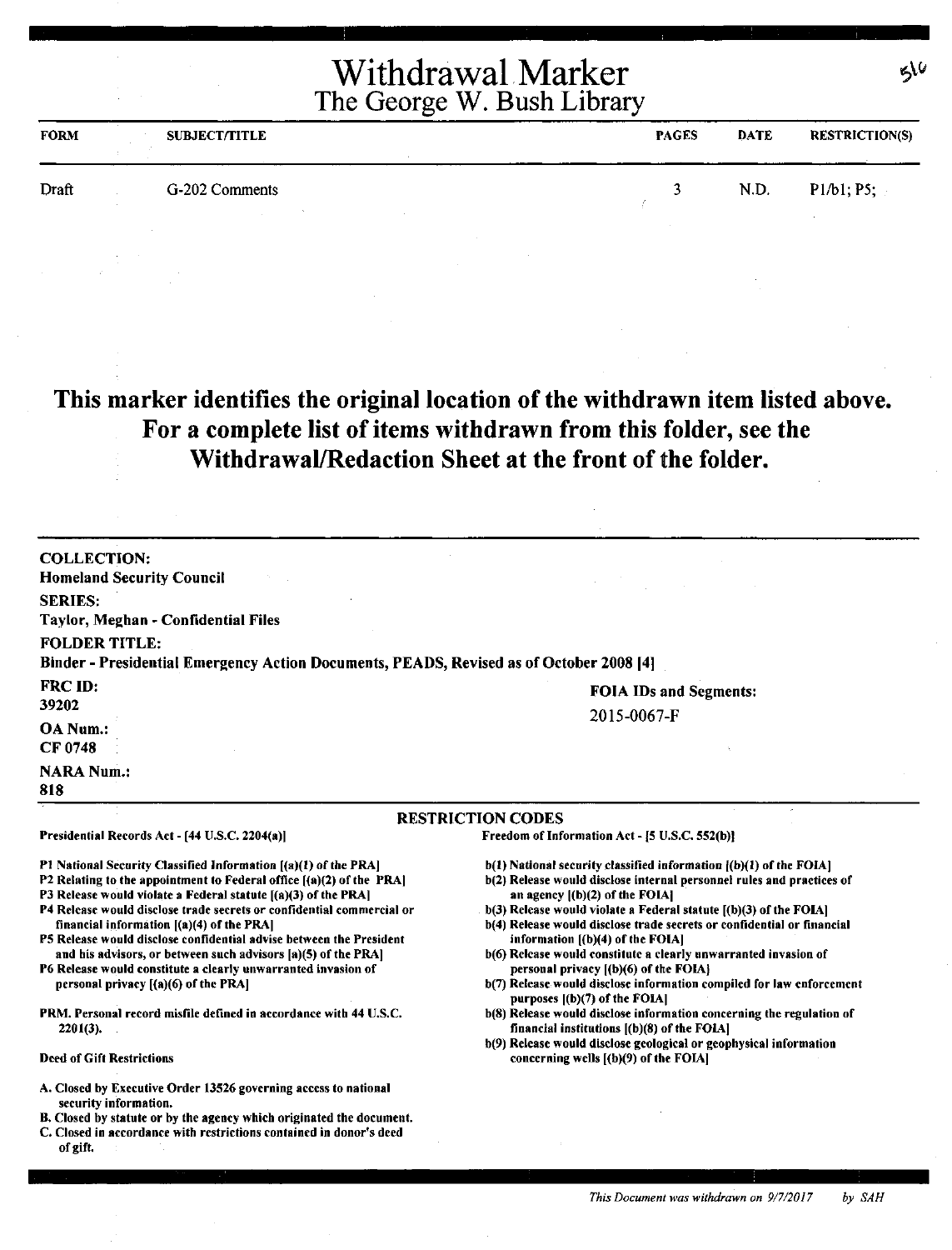$G-203$ 

 $\mathfrak{H}$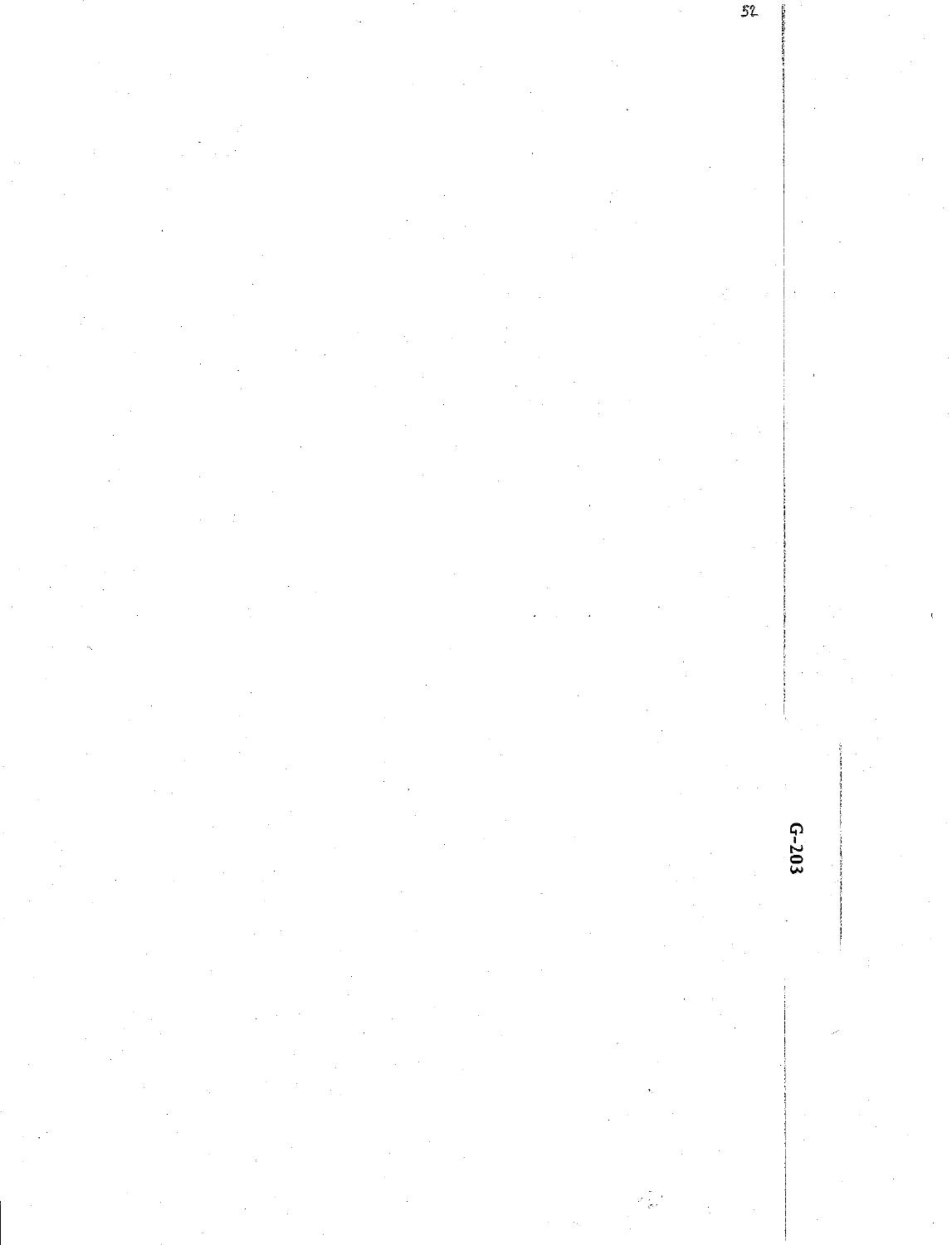| <b>FORM</b> | <b>SUBJECT/TITLE</b> | <b>PAGES</b> | <b>DATE</b> | <b>RESTRICTION(S)</b> |
|-------------|----------------------|--------------|-------------|-----------------------|
| Draft       | G-203 Summary        | . 1.         |             | N.D. $P1/b1; P5;$     |

#### **This marker identifies the original location of the withdrawn item listed above. For a complete list of items withdrawn from this folder, see the Withdrawal/Redaction Sheet at the front of the folder.**

| <b>COLLECTION:</b><br><b>Homeland Security Council</b>                                                                                                                                                                                                                                                                                                                                                                                                                                                                                                                                                                                                                                                     |                                                                                                                                                                                                                                                                                                                                                                                                                                                                                                                                                                                                                                                                                                                                                                                                                                             |
|------------------------------------------------------------------------------------------------------------------------------------------------------------------------------------------------------------------------------------------------------------------------------------------------------------------------------------------------------------------------------------------------------------------------------------------------------------------------------------------------------------------------------------------------------------------------------------------------------------------------------------------------------------------------------------------------------------|---------------------------------------------------------------------------------------------------------------------------------------------------------------------------------------------------------------------------------------------------------------------------------------------------------------------------------------------------------------------------------------------------------------------------------------------------------------------------------------------------------------------------------------------------------------------------------------------------------------------------------------------------------------------------------------------------------------------------------------------------------------------------------------------------------------------------------------------|
| <b>SERIES:</b>                                                                                                                                                                                                                                                                                                                                                                                                                                                                                                                                                                                                                                                                                             |                                                                                                                                                                                                                                                                                                                                                                                                                                                                                                                                                                                                                                                                                                                                                                                                                                             |
| Taylor, Meghan - Confidential Files                                                                                                                                                                                                                                                                                                                                                                                                                                                                                                                                                                                                                                                                        |                                                                                                                                                                                                                                                                                                                                                                                                                                                                                                                                                                                                                                                                                                                                                                                                                                             |
| <b>FOLDER TITLE:</b><br>Binder - Presidential Emergency Action Documents, PEADS, Revised as of October 2008 [4]                                                                                                                                                                                                                                                                                                                                                                                                                                                                                                                                                                                            |                                                                                                                                                                                                                                                                                                                                                                                                                                                                                                                                                                                                                                                                                                                                                                                                                                             |
| FRC ID:                                                                                                                                                                                                                                                                                                                                                                                                                                                                                                                                                                                                                                                                                                    | <b>FOIA IDs and Segments:</b>                                                                                                                                                                                                                                                                                                                                                                                                                                                                                                                                                                                                                                                                                                                                                                                                               |
| 39202                                                                                                                                                                                                                                                                                                                                                                                                                                                                                                                                                                                                                                                                                                      | 2015-0067-F                                                                                                                                                                                                                                                                                                                                                                                                                                                                                                                                                                                                                                                                                                                                                                                                                                 |
| OA Num.:<br>CF 0748                                                                                                                                                                                                                                                                                                                                                                                                                                                                                                                                                                                                                                                                                        |                                                                                                                                                                                                                                                                                                                                                                                                                                                                                                                                                                                                                                                                                                                                                                                                                                             |
| <b>NARA Num.:</b><br>818                                                                                                                                                                                                                                                                                                                                                                                                                                                                                                                                                                                                                                                                                   |                                                                                                                                                                                                                                                                                                                                                                                                                                                                                                                                                                                                                                                                                                                                                                                                                                             |
|                                                                                                                                                                                                                                                                                                                                                                                                                                                                                                                                                                                                                                                                                                            | <b>RESTRICTION CODES</b>                                                                                                                                                                                                                                                                                                                                                                                                                                                                                                                                                                                                                                                                                                                                                                                                                    |
| Presidential Records Act - [44 U.S.C. 2204(a)]                                                                                                                                                                                                                                                                                                                                                                                                                                                                                                                                                                                                                                                             | Freedom of Information Act - [5 U.S.C. 552(b)]                                                                                                                                                                                                                                                                                                                                                                                                                                                                                                                                                                                                                                                                                                                                                                                              |
| P1 National Security Classified Information [(a)(1) of the PRA]<br>P2 Relating to the appointment to Federal office [(a)(2) of the PRA]<br>P3 Release would violate a Federal statute [(a)(3) of the PRA]<br>P4 Release would disclose trade secrets or confidential commercial or<br>financial information ((a)(4) of the PRA]<br>P5 Release would disclose confidential advise between the President<br>and his advisors, or between such advisors [a)(5) of the PRA]<br>P6 Release would constitute a clearly unwarranted invasion of<br>personal privacy $[(a)(6)$ of the PRA]<br>PRM. Personal record misfile defined in accordance with 44 U.S.C.<br>$2201(3)$ .<br><b>Deed of Gift Restrictions</b> | $b(1)$ National security classified information $[(b)(1)$ of the FOIA]<br>b(2) Release would disclose internal personnel rules and practices of<br>an agency $[(b)(2)$ of the FOIA]<br>b(3) Release would violate a Federal statute [(b)(3) of the FOIA]<br>b(4) Release would disclose trade secrets or confidential or financial<br>information $[(b)(4)$ of the FOIA]<br>b(6) Release would constitute a clearly unwarranted invasion of<br>personal privacy [(b)(6) of the FOIA]<br>b(7) Release would disclose information compiled for law enforcement<br>purposes [(b)(7) of the FOIA]<br>b(8) Release would disclose information concerning the regulation of<br>financial institutions [(b)(8) of the FOIA]<br>b(9) Release would disclose geological or geophysical information<br>concerning wells $($ (b) $(9)$ of the FOIA $]$ |
| A. Closed by Executive Order 13526 governing access to national                                                                                                                                                                                                                                                                                                                                                                                                                                                                                                                                                                                                                                            |                                                                                                                                                                                                                                                                                                                                                                                                                                                                                                                                                                                                                                                                                                                                                                                                                                             |
| security information.                                                                                                                                                                                                                                                                                                                                                                                                                                                                                                                                                                                                                                                                                      |                                                                                                                                                                                                                                                                                                                                                                                                                                                                                                                                                                                                                                                                                                                                                                                                                                             |
| B. Closed by statute or by the agency which originated the document.<br>C. Closed in accordance with restrictions contained in donor's deed<br>of gift.                                                                                                                                                                                                                                                                                                                                                                                                                                                                                                                                                    |                                                                                                                                                                                                                                                                                                                                                                                                                                                                                                                                                                                                                                                                                                                                                                                                                                             |

 $52^{\circ}$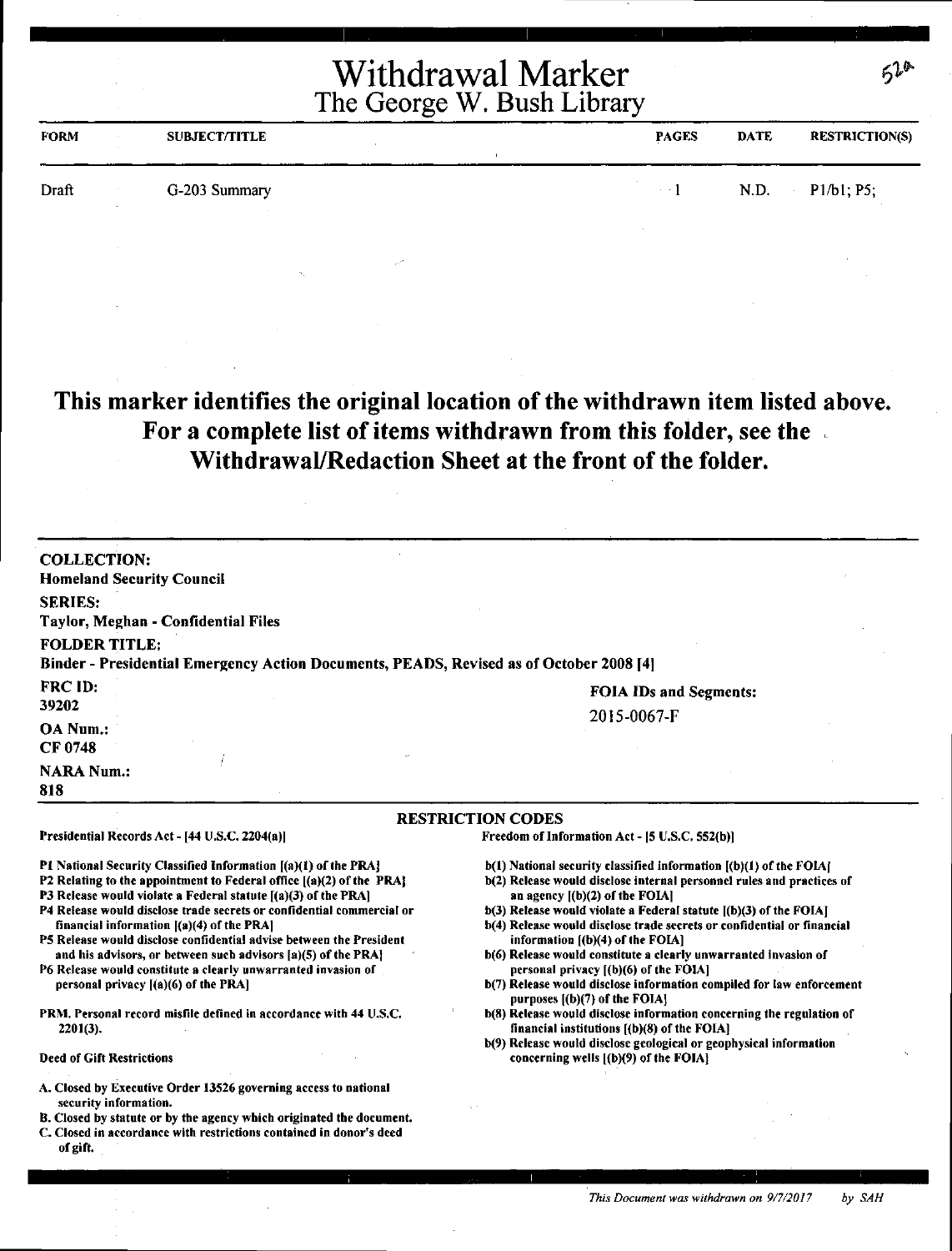| <b>FORM</b> | <b>SUBJECT/TITLE</b>  | <b>PAGES</b> | DATE | <b>RESTRICTION(S)</b> |
|-------------|-----------------------|--------------|------|-----------------------|
| Draft       | G-203 Executive Order | ∽            | N.D. | $P1/b1, P5$ ;         |

#### **This marker identifies the original location of the withdrawn item listed above. For a complete list of items withdrawn from this folder, see the Withdrawal/Redaction Sheet at the front of the folder.**

| <b>COLLECTION:</b><br><b>Homeland Security Council</b>                                                                                                                                                                                                                             |                                                                                                                                                                                                                                                         |
|------------------------------------------------------------------------------------------------------------------------------------------------------------------------------------------------------------------------------------------------------------------------------------|---------------------------------------------------------------------------------------------------------------------------------------------------------------------------------------------------------------------------------------------------------|
| <b>SERIES:</b><br>Taylor, Meghan - Confidential Files                                                                                                                                                                                                                              |                                                                                                                                                                                                                                                         |
| <b>FOLDER TITLE:</b><br>Binder - Presidential Emergency Action Documents, PEADS, Revised as of October 2008 [4]                                                                                                                                                                    |                                                                                                                                                                                                                                                         |
| <b>FRC ID:</b><br>39202                                                                                                                                                                                                                                                            | <b>FOIA IDs and Segments:</b><br>2015-0067-F                                                                                                                                                                                                            |
| OA Num.:<br>CF 0748                                                                                                                                                                                                                                                                |                                                                                                                                                                                                                                                         |
| <b>NARA Num.:</b><br>818                                                                                                                                                                                                                                                           |                                                                                                                                                                                                                                                         |
|                                                                                                                                                                                                                                                                                    | <b>RESTRICTION CODES</b>                                                                                                                                                                                                                                |
| Presidential Records Act - [44 U.S.C. 2204(a)]                                                                                                                                                                                                                                     | Freedom of Information Act - [5 U.S.C. 552(b)]                                                                                                                                                                                                          |
| P1 National Security Classified Information [(a)(1) of the PRA]<br>P2 Relating to the appointment to Federal office [(a)(2) of the PRA]<br>P3 Release would violate a Federal statute [(a)(3) of the PRA]<br>P4 Release would disclose trade secrets or confidential commercial or | $b(1)$ National security classified information $(a)(1)$ of the FOIA.<br>b(2) Release would disclose internal personnel rules and practices of<br>an agency $[(b)(2)$ of the FOIA]<br>b(3) Release would violate a Federal statute ((b)(3) of the FOIA] |
| financial information [(a)(4) of the PRA]<br>P5 Release would disclose confidential advise between the President<br>and his advisors, or between such advisors [a](5) of the PRA]                                                                                                  | b(4) Release would disclose trade secrets or confidential or financial<br>information $($ b $)(4)$ of the FOIA $]$<br>b(6) Release would constitute a clearly unwarranted invasion of                                                                   |
| P6 Release would constitute a clearly unwarranted invasion of<br>personal privacy $[(a)(6)$ of the PRA]                                                                                                                                                                            | personal privacy ((b)(6) of the FOIA!<br>b(7) Release would disclose information compiled for law enforcement<br>purposes $[(b)(7)$ of the FOIA]                                                                                                        |
| PRM. Personal record misfile defined in accordance with 44 U.S.C.<br>$2201(3)$ .                                                                                                                                                                                                   | b(8) Release would disclose information concerning the regulation of<br>financial institutions [(b)(8) of the FOIA]<br>b(9) Release would disclose geological or geophysical information                                                                |
| <b>Deed of Gift Restrictions</b>                                                                                                                                                                                                                                                   | concerning wells [(b)(9) of the FOIA]                                                                                                                                                                                                                   |

A. Closed by Executive Order 13S26 governing access to national

B. Closed by statute or by the agency which originated the document. C. Closed in accordance with restrictions contained in donor's deed

security information,

of gift.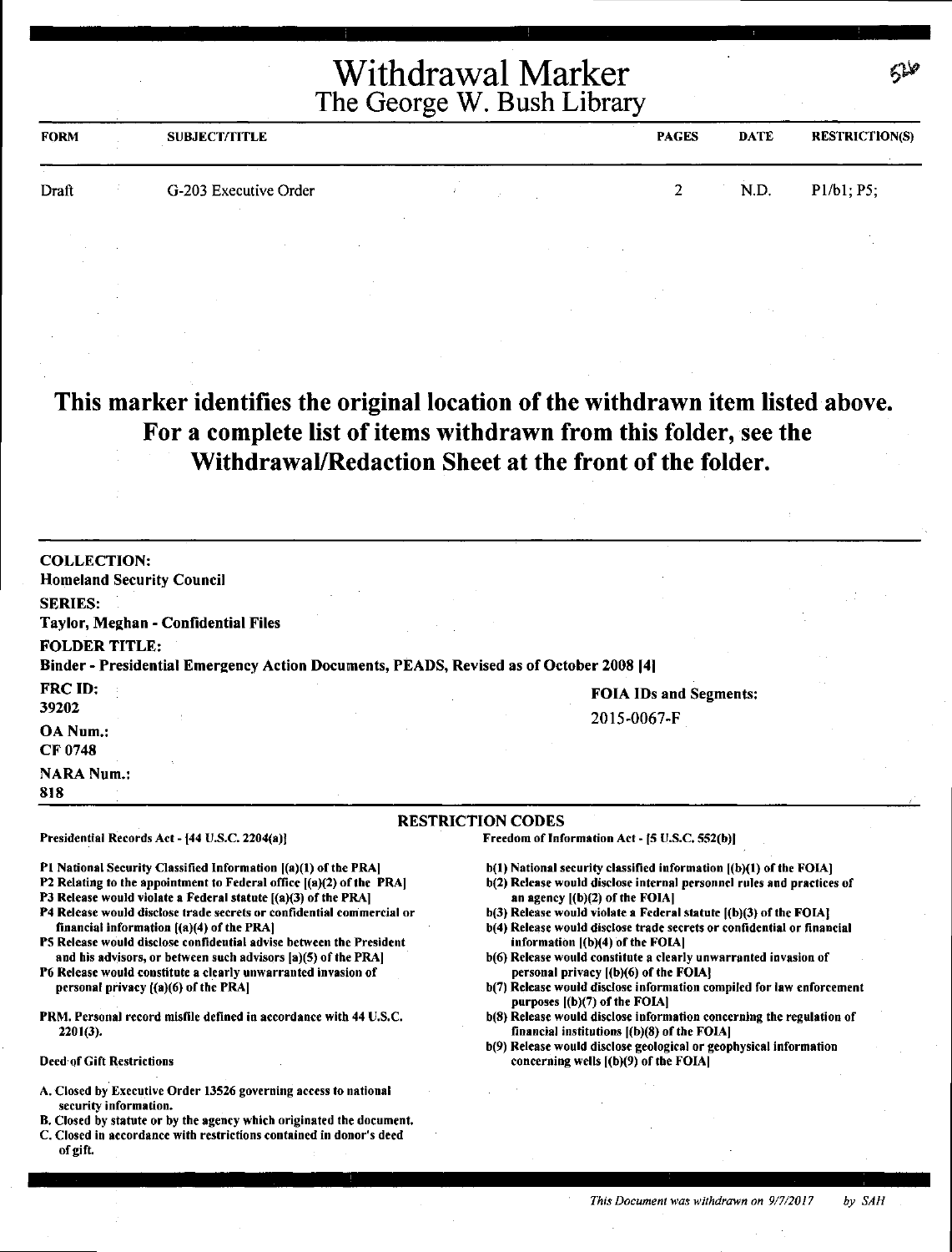$e^{\gamma}$ 

| <b>FORM</b> | <b>SUBJECT/TITLE</b> | <b>PAGES</b> | <b>DATE</b> | <b>RESTRICTION(S)</b> |
|-------------|----------------------|--------------|-------------|-----------------------|
| Draft       | G-203 Comments       |              | N.D.        | P1/b1; P5;            |
|             |                      |              |             |                       |

#### **This marker identifies the original location of the withdrawn item listed above. For a complete list of items withdrawn from this folder, see the Withdrawal/Redaction Sheet at the front of the folder.**

| <b>COLLECTION:</b><br><b>Homeland Security Council</b>                                                                                                                                                                                                                                                                                                                                                                                                                                                                                                                                                                                                                                                       |                                                                                                                                                                                                                                                                                                                                                                                                                                                                                                                                                                                                                                                                                                                                                                                                                                     |
|--------------------------------------------------------------------------------------------------------------------------------------------------------------------------------------------------------------------------------------------------------------------------------------------------------------------------------------------------------------------------------------------------------------------------------------------------------------------------------------------------------------------------------------------------------------------------------------------------------------------------------------------------------------------------------------------------------------|-------------------------------------------------------------------------------------------------------------------------------------------------------------------------------------------------------------------------------------------------------------------------------------------------------------------------------------------------------------------------------------------------------------------------------------------------------------------------------------------------------------------------------------------------------------------------------------------------------------------------------------------------------------------------------------------------------------------------------------------------------------------------------------------------------------------------------------|
| <b>SERIES:</b><br>Taylor, Meghan - Confidential Files<br><b>FOLDER TITLE:</b><br>Binder - Presidential Emergency Action Documents, PEADS, Revised as of October 2008 [4]<br><b>FRC ID:</b><br>39202<br>OA Num.:                                                                                                                                                                                                                                                                                                                                                                                                                                                                                              | <b>FOIA IDs and Segments:</b><br>2015-0067-F                                                                                                                                                                                                                                                                                                                                                                                                                                                                                                                                                                                                                                                                                                                                                                                        |
| CF 0748                                                                                                                                                                                                                                                                                                                                                                                                                                                                                                                                                                                                                                                                                                      |                                                                                                                                                                                                                                                                                                                                                                                                                                                                                                                                                                                                                                                                                                                                                                                                                                     |
| <b>NARA Num.:</b><br>818                                                                                                                                                                                                                                                                                                                                                                                                                                                                                                                                                                                                                                                                                     |                                                                                                                                                                                                                                                                                                                                                                                                                                                                                                                                                                                                                                                                                                                                                                                                                                     |
|                                                                                                                                                                                                                                                                                                                                                                                                                                                                                                                                                                                                                                                                                                              | <b>RESTRICTION CODES</b>                                                                                                                                                                                                                                                                                                                                                                                                                                                                                                                                                                                                                                                                                                                                                                                                            |
| Presidential Records Act - [44 U.S.C. 2204(a)]                                                                                                                                                                                                                                                                                                                                                                                                                                                                                                                                                                                                                                                               | Freedom of Information Act - [5 U.S.C. 552(b)]                                                                                                                                                                                                                                                                                                                                                                                                                                                                                                                                                                                                                                                                                                                                                                                      |
| P1 National Security Classified Information [(a)(1) of the PRA]<br>P2 Relating to the appointment to Federal office $[(a)(2)$ of the PRA]<br>P3 Release would violate a Federal statute [(a)(3) of the PRA]<br>P4 Release would disclose trade secrets or confidential commercial or<br>financial information $[(a)(4)$ of the PRA]<br>P5 Release would disclose confidential advise between the President<br>and his advisors, or between such advisors [a)(5) of the PRA]<br>P6 Release would constitute a clearly unwarranted invasion of<br>personal privacy [(a)(6) of the PRA]<br>PRM. Personal record misfile defined in accordance with 44 U.S.C.<br>$2201(3)$ .<br><b>Deed of Gift Restrictions</b> | b(1) National security classified information {(b)(1) of the FOIA]<br>b(2) Release would disclose internal personnel rules and practices of<br>an agency $\{(b)(2)$ of the FOIA]<br>b(3) Release would violate a Federal statute [(b)(3) of the FOIA]<br>b(4) Release would disclose trade secrets or confidential or financial<br>information [(b)(4) of the FOIA]<br>b(6) Release would constitute a clearly unwarranted invasion of<br>personal privacy ((b)(6) of the FOIA]<br>b(7) Release would disclose information compiled for law enforcement<br>purposes $  (b)(7)$ of the FOIA]<br>b(8) Release would disclose information concerning the regulation of<br>financial institutions $(1)(8)$ of the FOIA]<br>b(9) Release would disclose geological or geophysical information<br>concerning wells $I(b)(9)$ of the FOIA] |
| A. Closed by Executive Order 13526 governing access to national<br>security information.<br>B. Closed by statute or by the agency which originated the document.<br>C. Closed in accordance with restrictions contained in donor's deed<br>of gift.                                                                                                                                                                                                                                                                                                                                                                                                                                                          |                                                                                                                                                                                                                                                                                                                                                                                                                                                                                                                                                                                                                                                                                                                                                                                                                                     |
|                                                                                                                                                                                                                                                                                                                                                                                                                                                                                                                                                                                                                                                                                                              |                                                                                                                                                                                                                                                                                                                                                                                                                                                                                                                                                                                                                                                                                                                                                                                                                                     |
|                                                                                                                                                                                                                                                                                                                                                                                                                                                                                                                                                                                                                                                                                                              | This Document was withdrawn on 9/7/2017<br>by SAH                                                                                                                                                                                                                                                                                                                                                                                                                                                                                                                                                                                                                                                                                                                                                                                   |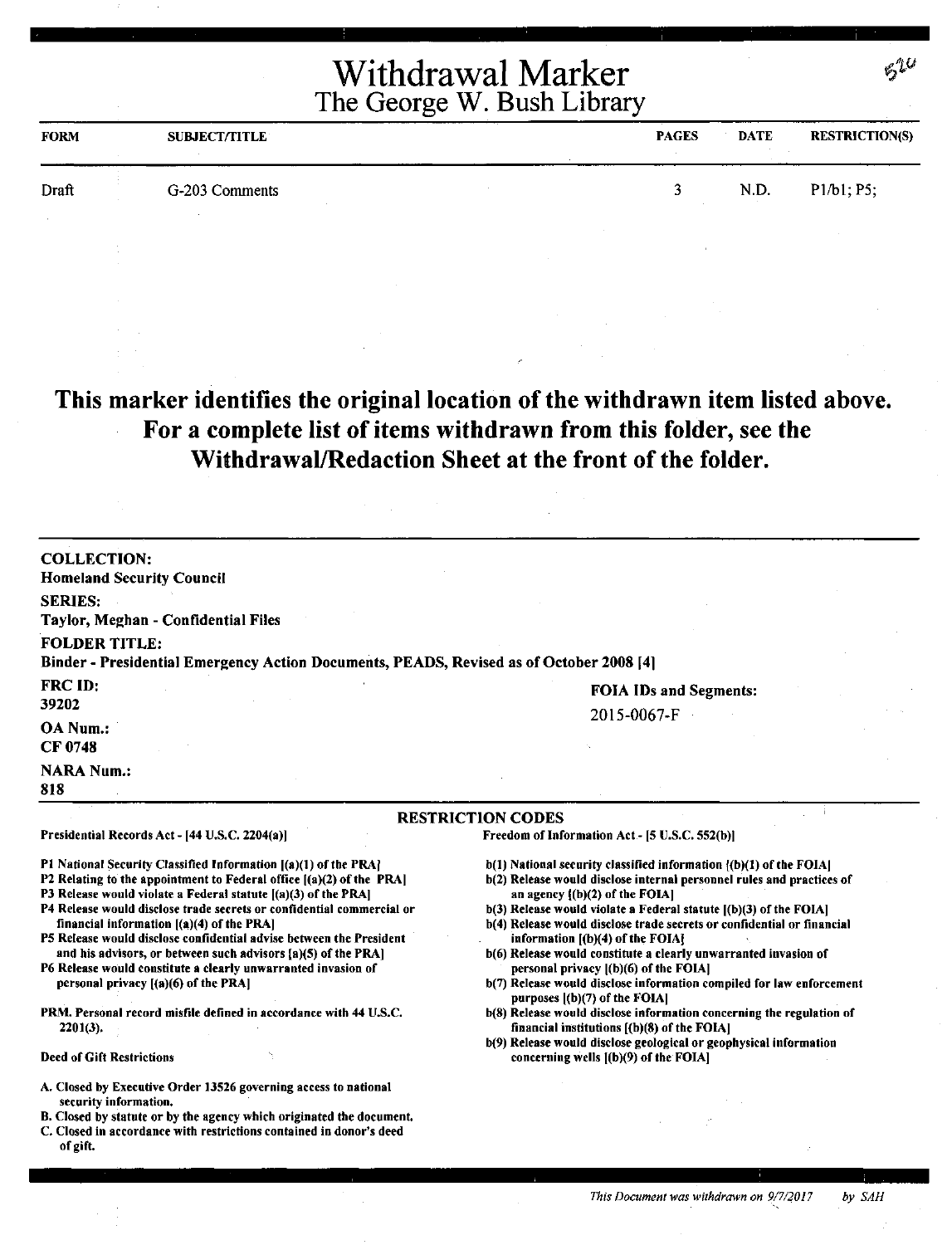$G-204$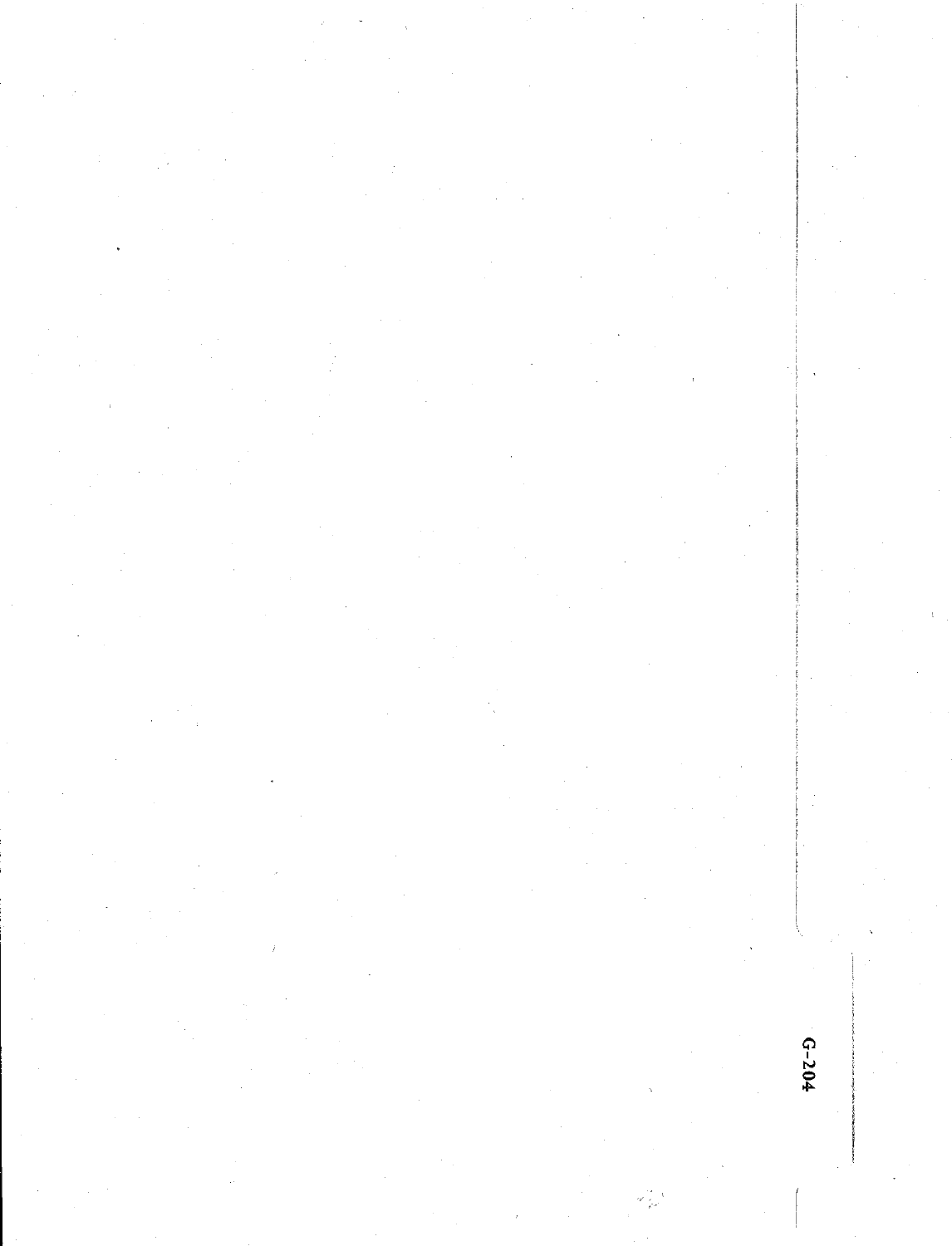| <b>FORM</b>  | <b>SUBJECT/TITLE</b> |  | <b>PAGES</b> | <b>DATE</b> | <b>RESTRICTION(S)</b> |
|--------------|----------------------|--|--------------|-------------|-----------------------|
| <b>Draft</b> | G-204 Summary        |  |              | N.D.        | P1/b1; P5;            |
|              |                      |  |              |             |                       |

# **This marker identifies the original location of the withdrawn item listed above. For a complete list of items withdrawn from this folder, see the Withdrawal/Redaction Sheet at the front of the folder.**

| <b>COLLECTION:</b><br><b>Homeland Security Council</b>                                                                                                                                                                                                                                                                                                                                                                                                                                                                                                                                                                                                                   |                                                                                                                                                                                                                                                                                                                                                                                                                                                                                                                                                                                                                                                                                                                                                                                                         |
|--------------------------------------------------------------------------------------------------------------------------------------------------------------------------------------------------------------------------------------------------------------------------------------------------------------------------------------------------------------------------------------------------------------------------------------------------------------------------------------------------------------------------------------------------------------------------------------------------------------------------------------------------------------------------|---------------------------------------------------------------------------------------------------------------------------------------------------------------------------------------------------------------------------------------------------------------------------------------------------------------------------------------------------------------------------------------------------------------------------------------------------------------------------------------------------------------------------------------------------------------------------------------------------------------------------------------------------------------------------------------------------------------------------------------------------------------------------------------------------------|
| <b>SERIES:</b><br>Taylor, Meghan - Confidential Files                                                                                                                                                                                                                                                                                                                                                                                                                                                                                                                                                                                                                    |                                                                                                                                                                                                                                                                                                                                                                                                                                                                                                                                                                                                                                                                                                                                                                                                         |
| <b>FOLDER TITLE:</b><br>Binder - Presidential Emergency Action Documents, PEADS, Revised as of October 2008 [4]                                                                                                                                                                                                                                                                                                                                                                                                                                                                                                                                                          |                                                                                                                                                                                                                                                                                                                                                                                                                                                                                                                                                                                                                                                                                                                                                                                                         |
| FRC ID:<br>39202                                                                                                                                                                                                                                                                                                                                                                                                                                                                                                                                                                                                                                                         | <b>FOIA IDs and Segments:</b><br>2015-0067-F                                                                                                                                                                                                                                                                                                                                                                                                                                                                                                                                                                                                                                                                                                                                                            |
| OA Num.:<br>CF 0748                                                                                                                                                                                                                                                                                                                                                                                                                                                                                                                                                                                                                                                      |                                                                                                                                                                                                                                                                                                                                                                                                                                                                                                                                                                                                                                                                                                                                                                                                         |
| <b>NARA Num.:</b><br>818                                                                                                                                                                                                                                                                                                                                                                                                                                                                                                                                                                                                                                                 |                                                                                                                                                                                                                                                                                                                                                                                                                                                                                                                                                                                                                                                                                                                                                                                                         |
|                                                                                                                                                                                                                                                                                                                                                                                                                                                                                                                                                                                                                                                                          | <b>RESTRICTION CODES</b>                                                                                                                                                                                                                                                                                                                                                                                                                                                                                                                                                                                                                                                                                                                                                                                |
| Presidential Records Act - [44 U.S.C. 2204(a)]                                                                                                                                                                                                                                                                                                                                                                                                                                                                                                                                                                                                                           | Freedom of Information Act - [5 U.S.C. 552(b)]                                                                                                                                                                                                                                                                                                                                                                                                                                                                                                                                                                                                                                                                                                                                                          |
| P1 National Security Classified Information [(a)(1) of the PRA]<br>P2 Relating to the appointment to Federal office [(a)(2) of the PRA]<br>P3 Release would violate a Federal statute [(a)(3) of the PRA]<br>P4 Release would disclose trade secrets or confidential commercial or<br>financial information $( (a)(4)$ of the PRA]<br>P5 Release would disclose confidential advise between the President<br>and his advisors, or between such advisors [a](5) of the PRA]<br>P6 Release would constitute a clearly unwarranted invasion of<br>personal privacy $[(a)(6)$ of the PRA<br>PRM. Personal record misfile defined in accordance with 44 U.S.C.<br>$2201(3)$ . | $b(1)$ National security classified information $(a)(1)$ of the FOIA]<br>b(2) Release would disclose internal personnel rules and practices of<br>an agency [(b)(2) of the FOIA]<br>$b(3)$ Release would violate a Federal statute $[(b)(3)$ of the FOIA]<br>b(4) Release would disclose trade secrets or confidential or financial<br>information $[(b)(4)$ of the FOIA]<br>b(6) Release would constitute a clearly unwarranted invasion of<br>personal privacy [(b)(6) of the FOIA]<br>b(7) Release would disclose information compiled for law enforcement<br>purposes $($ (b $)(7)$ ) of the FOIA $]$<br>b(8) Release would disclose information concerning the regulation of<br>financial institutions $[(b)(8)$ of the FOIA]<br>b(9) Release would disclose geological or geophysical information |
| <b>Deed of Gift Restrictions</b>                                                                                                                                                                                                                                                                                                                                                                                                                                                                                                                                                                                                                                         | concerning wells {(b)(9) of the FOIA]                                                                                                                                                                                                                                                                                                                                                                                                                                                                                                                                                                                                                                                                                                                                                                   |
| A. Closed by Executive Order 13526 governing access to national<br>security information.<br>B. Closed by statute or by the agency which originated the document.<br>C. Closed in accordance with restrictions contained in donor's deed<br>of gift.                                                                                                                                                                                                                                                                                                                                                                                                                      |                                                                                                                                                                                                                                                                                                                                                                                                                                                                                                                                                                                                                                                                                                                                                                                                         |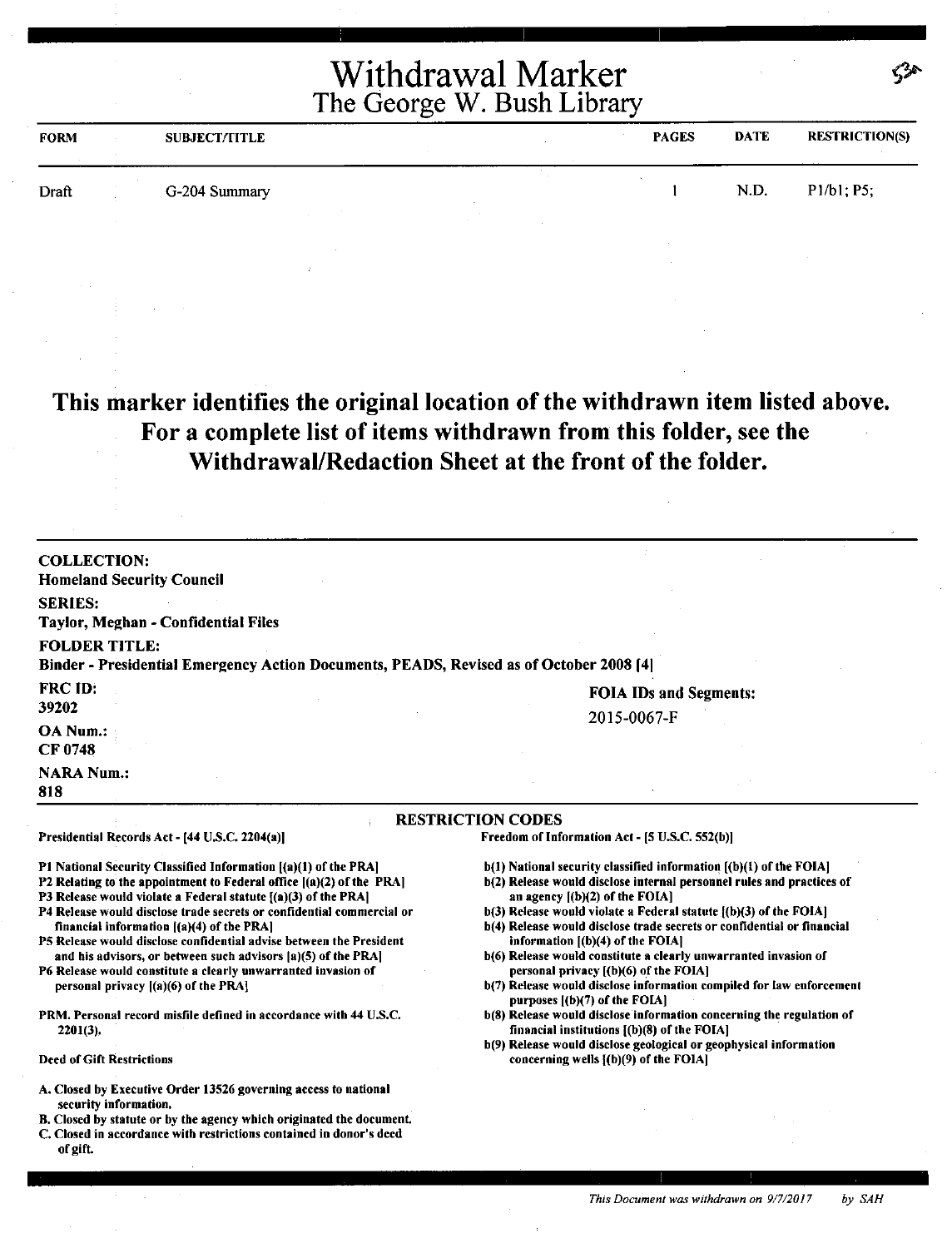| <b>FORM</b> | <b>SUBJECT/TITLE</b>  | <b>PAGES</b> | <b>DATE</b> | <b>RESTRICTION(S)</b> |
|-------------|-----------------------|--------------|-------------|-----------------------|
| Draft       | G-204 Executive Order | $\gamma$     | N.D.        | P1/b1; P5;            |

# **This marker identifies the original location of the withdrawn item listed above. For a complete list of items withdrawn from this folder, see the Withdrawal/Redaction Sheet at the front of** the **folder.**

| <b>COLLECTION:</b>                                                                                                                      |                                                                                                                       |
|-----------------------------------------------------------------------------------------------------------------------------------------|-----------------------------------------------------------------------------------------------------------------------|
| <b>Homeland Security Council</b>                                                                                                        |                                                                                                                       |
| <b>SERIES:</b>                                                                                                                          |                                                                                                                       |
| Taylor, Meghan - Confidential Files                                                                                                     |                                                                                                                       |
| <b>FOLDER TITLE:</b>                                                                                                                    |                                                                                                                       |
| Binder - Presidential Emergency Action Documents, PEADS, Revised as of October 2008 [4]                                                 |                                                                                                                       |
|                                                                                                                                         |                                                                                                                       |
| FRC ID:                                                                                                                                 | <b>FOIA IDs and Segments:</b>                                                                                         |
| 39202                                                                                                                                   | 2015-0067-F                                                                                                           |
| <b>OA Num.:</b>                                                                                                                         |                                                                                                                       |
| <b>CF 0748</b>                                                                                                                          |                                                                                                                       |
| <b>NARA Num.:</b>                                                                                                                       |                                                                                                                       |
| 818                                                                                                                                     |                                                                                                                       |
|                                                                                                                                         |                                                                                                                       |
| Presidential Records Act - [44 U.S.C. 2204(a)]                                                                                          | <b>RESTRICTION CODES</b><br>Freedom of Information Act - [5 U.S.C. 552(b)]                                            |
|                                                                                                                                         |                                                                                                                       |
| P1 National Security Classified Information [(a)(1) of the PRA]                                                                         | $b(1)$ National security classified information $[(b)(1)$ of the FOIA]                                                |
| P2 Relating to the appointment to Federal office $ (a)(2)$ of the PRA                                                                   | b(2) Release would disclose internal personnel rules and practices of                                                 |
| P3 Release would violate a Federal statute [(a)(3) of the PRA]<br>P4 Release would disclose trade secrets or confidential commercial or | an agency $[(b)(2)$ of the FOIA]<br>$b(3)$ Release would violate a Federal statute $(6)(3)$ of the FOIA]              |
| financial information $[(a)(4)$ of the PRA]                                                                                             | b(4) Release would disclose trade secrets or confidential or financial                                                |
| P5 Release would disclose confidential advise between the President                                                                     | information {(b)(4) of the FOIA]                                                                                      |
| and his advisors, or between such advisors [a](5) of the PRA]                                                                           | b(6) Release would constitute a clearly unwarranted invasion of                                                       |
| P6 Release would constitute a clearly unwarranted invasion of                                                                           | personal privacy [(b)(6) of the FOIA]                                                                                 |
| personal privacy $ (a)(6)$ of the PRA                                                                                                   | b(7) Release would disclose information compiled for law enforcement<br>purposes [(b)(7) of the FOIA]                 |
| PRM. Personal record misfile defined in accordance with 44 U.S.C.<br>$2201(3)$ .                                                        | b(8) Release would disclose information concerning the regulation of<br>financial institutions $[(b)(8)$ of the FOIA] |
|                                                                                                                                         | b(9) Release would disclose geological or geophysical information                                                     |
| <b>Deed of Gift Restrictions</b>                                                                                                        | concerning wells [(b)(9) of the FOIA]                                                                                 |
| A. Closed by Executive Order 13526 governing access to national                                                                         |                                                                                                                       |
| security information.                                                                                                                   |                                                                                                                       |
| B. Closed by statute or by the agency which originated the document.                                                                    |                                                                                                                       |
| C. Closed in accordance with restrictions contained in donor's deed<br>of gift.                                                         |                                                                                                                       |

*This Document was withdrawn on 9/712017 by SAH*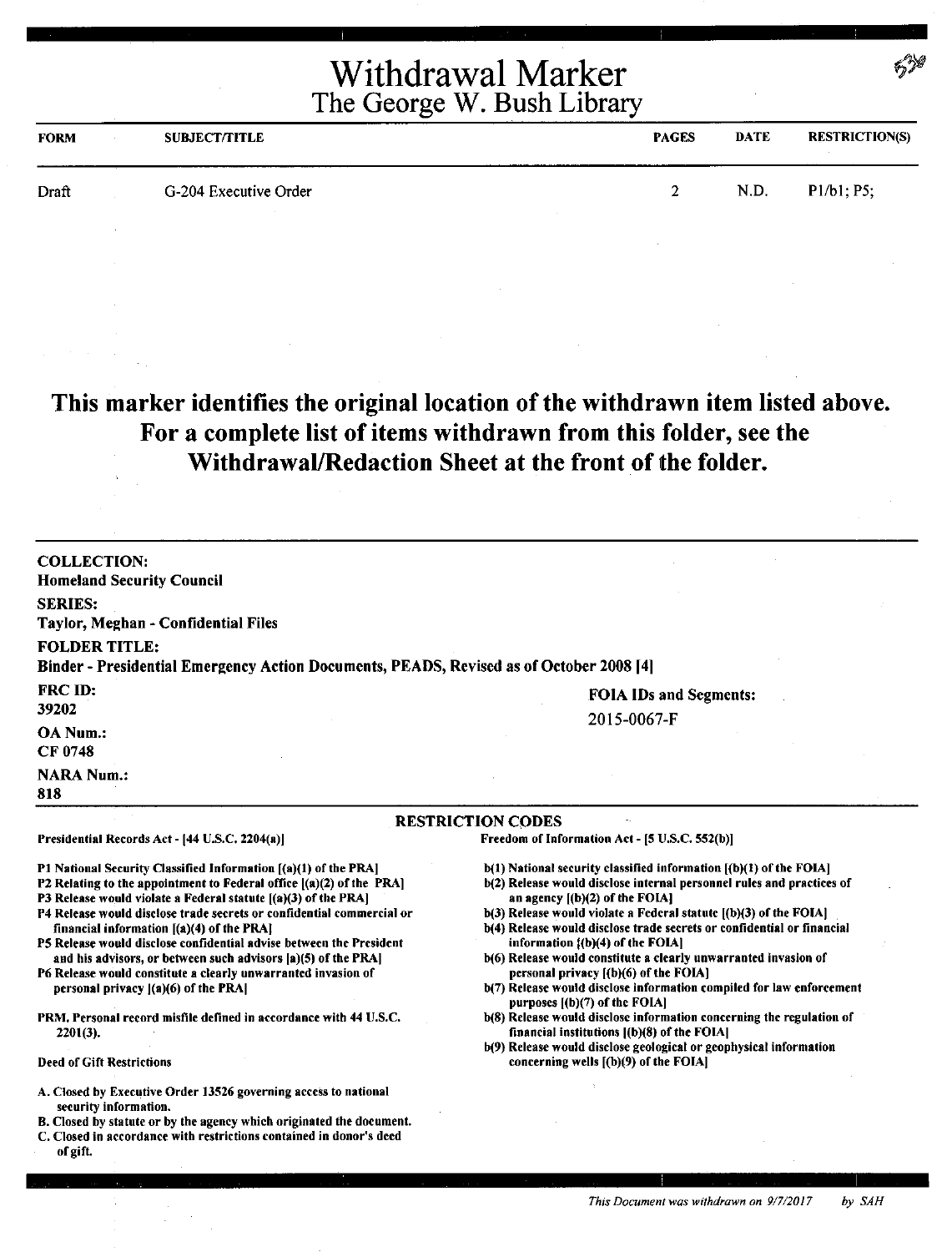| <b>FORM</b> | <b>SUBJECT/TITLE</b> | <b>PAGES</b> | <b>DATE</b> | <b>RESTRICTION(S)</b> |
|-------------|----------------------|--------------|-------------|-----------------------|
| Draft       | G-204 Comments       | $\mathbf{2}$ | N.D.        | P1/b1; P5;            |
|             |                      |              |             |                       |

# **This marker identifies the original location of the withdrawn item listed above. For a complete list of items withdrawn from this folder, see the Withdrawal/Redaction Sheet at the front of the folder.**

| <b>COLLECTION:</b>                                                                                                                                                                                                                                                                                                                                                                                                                                                                                                                                                                                                                                                                                                                                                                    |                                                                                                                                                                                                                                                                                                                                                                                                                                                                                                                                                                                                                                                                                                                                                                                                                                      |
|---------------------------------------------------------------------------------------------------------------------------------------------------------------------------------------------------------------------------------------------------------------------------------------------------------------------------------------------------------------------------------------------------------------------------------------------------------------------------------------------------------------------------------------------------------------------------------------------------------------------------------------------------------------------------------------------------------------------------------------------------------------------------------------|--------------------------------------------------------------------------------------------------------------------------------------------------------------------------------------------------------------------------------------------------------------------------------------------------------------------------------------------------------------------------------------------------------------------------------------------------------------------------------------------------------------------------------------------------------------------------------------------------------------------------------------------------------------------------------------------------------------------------------------------------------------------------------------------------------------------------------------|
| <b>Homeland Security Council</b>                                                                                                                                                                                                                                                                                                                                                                                                                                                                                                                                                                                                                                                                                                                                                      |                                                                                                                                                                                                                                                                                                                                                                                                                                                                                                                                                                                                                                                                                                                                                                                                                                      |
| <b>SERIES:</b>                                                                                                                                                                                                                                                                                                                                                                                                                                                                                                                                                                                                                                                                                                                                                                        |                                                                                                                                                                                                                                                                                                                                                                                                                                                                                                                                                                                                                                                                                                                                                                                                                                      |
| Taylor, Meghan - Confidential Files                                                                                                                                                                                                                                                                                                                                                                                                                                                                                                                                                                                                                                                                                                                                                   |                                                                                                                                                                                                                                                                                                                                                                                                                                                                                                                                                                                                                                                                                                                                                                                                                                      |
| <b>FOLDER TITLE:</b>                                                                                                                                                                                                                                                                                                                                                                                                                                                                                                                                                                                                                                                                                                                                                                  |                                                                                                                                                                                                                                                                                                                                                                                                                                                                                                                                                                                                                                                                                                                                                                                                                                      |
| Binder - Presidential Emergency Action Documents, PEADS, Revised as of October 2008 [4]                                                                                                                                                                                                                                                                                                                                                                                                                                                                                                                                                                                                                                                                                               |                                                                                                                                                                                                                                                                                                                                                                                                                                                                                                                                                                                                                                                                                                                                                                                                                                      |
| <b>FRC ID:</b>                                                                                                                                                                                                                                                                                                                                                                                                                                                                                                                                                                                                                                                                                                                                                                        | <b>FOIA IDs and Segments:</b>                                                                                                                                                                                                                                                                                                                                                                                                                                                                                                                                                                                                                                                                                                                                                                                                        |
| 39202                                                                                                                                                                                                                                                                                                                                                                                                                                                                                                                                                                                                                                                                                                                                                                                 |                                                                                                                                                                                                                                                                                                                                                                                                                                                                                                                                                                                                                                                                                                                                                                                                                                      |
| <b>OA Num.:</b>                                                                                                                                                                                                                                                                                                                                                                                                                                                                                                                                                                                                                                                                                                                                                                       | 2015-0067-F                                                                                                                                                                                                                                                                                                                                                                                                                                                                                                                                                                                                                                                                                                                                                                                                                          |
| CF 0748                                                                                                                                                                                                                                                                                                                                                                                                                                                                                                                                                                                                                                                                                                                                                                               |                                                                                                                                                                                                                                                                                                                                                                                                                                                                                                                                                                                                                                                                                                                                                                                                                                      |
| <b>NARA Num.:</b>                                                                                                                                                                                                                                                                                                                                                                                                                                                                                                                                                                                                                                                                                                                                                                     |                                                                                                                                                                                                                                                                                                                                                                                                                                                                                                                                                                                                                                                                                                                                                                                                                                      |
| 818                                                                                                                                                                                                                                                                                                                                                                                                                                                                                                                                                                                                                                                                                                                                                                                   |                                                                                                                                                                                                                                                                                                                                                                                                                                                                                                                                                                                                                                                                                                                                                                                                                                      |
|                                                                                                                                                                                                                                                                                                                                                                                                                                                                                                                                                                                                                                                                                                                                                                                       | <b>RESTRICTION CODES</b>                                                                                                                                                                                                                                                                                                                                                                                                                                                                                                                                                                                                                                                                                                                                                                                                             |
| Presidential Records Act - [44 U.S.C. 2204(a)]                                                                                                                                                                                                                                                                                                                                                                                                                                                                                                                                                                                                                                                                                                                                        | Freedom of Information Act - [5 U.S.C. 552(b)]                                                                                                                                                                                                                                                                                                                                                                                                                                                                                                                                                                                                                                                                                                                                                                                       |
| P1 National Security Classified Information [(a)(1) of the PRA]<br>P2 Relating to the appointment to Federal office $[(a)(2)$ of the PRA]<br>P3 Release would violate a Federal statute [(a)(3) of the PRA]<br>P4 Release would disclose trade secrets or confidential commercial or<br>financial information [(a)(4) of the PRA]<br>P5 Release would disclose confidential advise between the President<br>and his advisors, or between such advisors [a)(5) of the PRA]<br>P6 Release would constitute a clearly unwarranted invasion of<br>personal privacy $[(a)(6)$ of the PRA<br><b>PRM.</b> Personal record misfile defined in accordance with 44 U.S.C.<br>$2201(3)$ .<br><b>Deed of Gift Restrictions</b><br>A. Closed by Executive Order 13526 governing access to national | $b(1)$ National security classified information $(a)(1)$ of the FOIA]<br>b(2) Release would disclose internal personnel rules and practices of<br>an agency $[(b)(2)$ of the FOIA]<br>b(3) Release would violate a Federal statute [(b)(3) of the FOIA]<br>b(4) Release would disclose trade secrets or confidential or financial<br>information $[(b)(4)$ of the FOIA]<br>b(6) Release would constitute a clearly unwarranted invasion of<br>personal privacy ((b)(6) of the FOIA]<br>b(7) Release would disclose information compiled for law enforcement<br>purposes $[(b)(7)$ of the FOIA]<br>b(8) Release would disclose information concerning the regulation of<br>financial institutions $(6)(8)$ of the FOIA]<br>b(9) Release would disclose geological or geophysical information<br>concerning wells [(b)(9) of the FOIA] |
| security information.<br>B. Closed by statute or by the agency which originated the document.<br>C. Closed in accordance with restrictions contained in donor's deed<br>of gift.                                                                                                                                                                                                                                                                                                                                                                                                                                                                                                                                                                                                      |                                                                                                                                                                                                                                                                                                                                                                                                                                                                                                                                                                                                                                                                                                                                                                                                                                      |
|                                                                                                                                                                                                                                                                                                                                                                                                                                                                                                                                                                                                                                                                                                                                                                                       |                                                                                                                                                                                                                                                                                                                                                                                                                                                                                                                                                                                                                                                                                                                                                                                                                                      |

 $\zeta$  )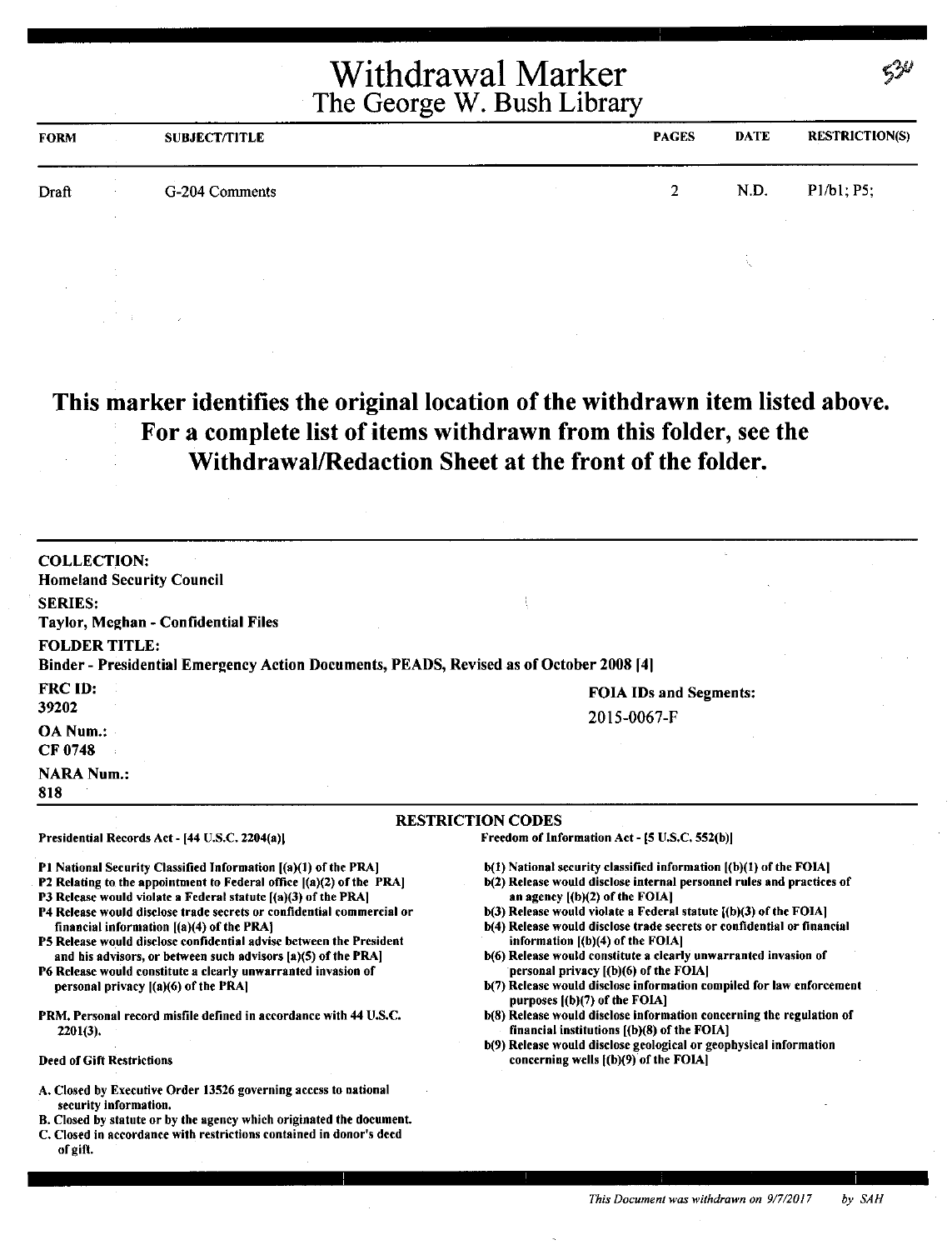įμ

 $G-2.05$ 

 $\mathsf{S}^{\mathfrak{g}}$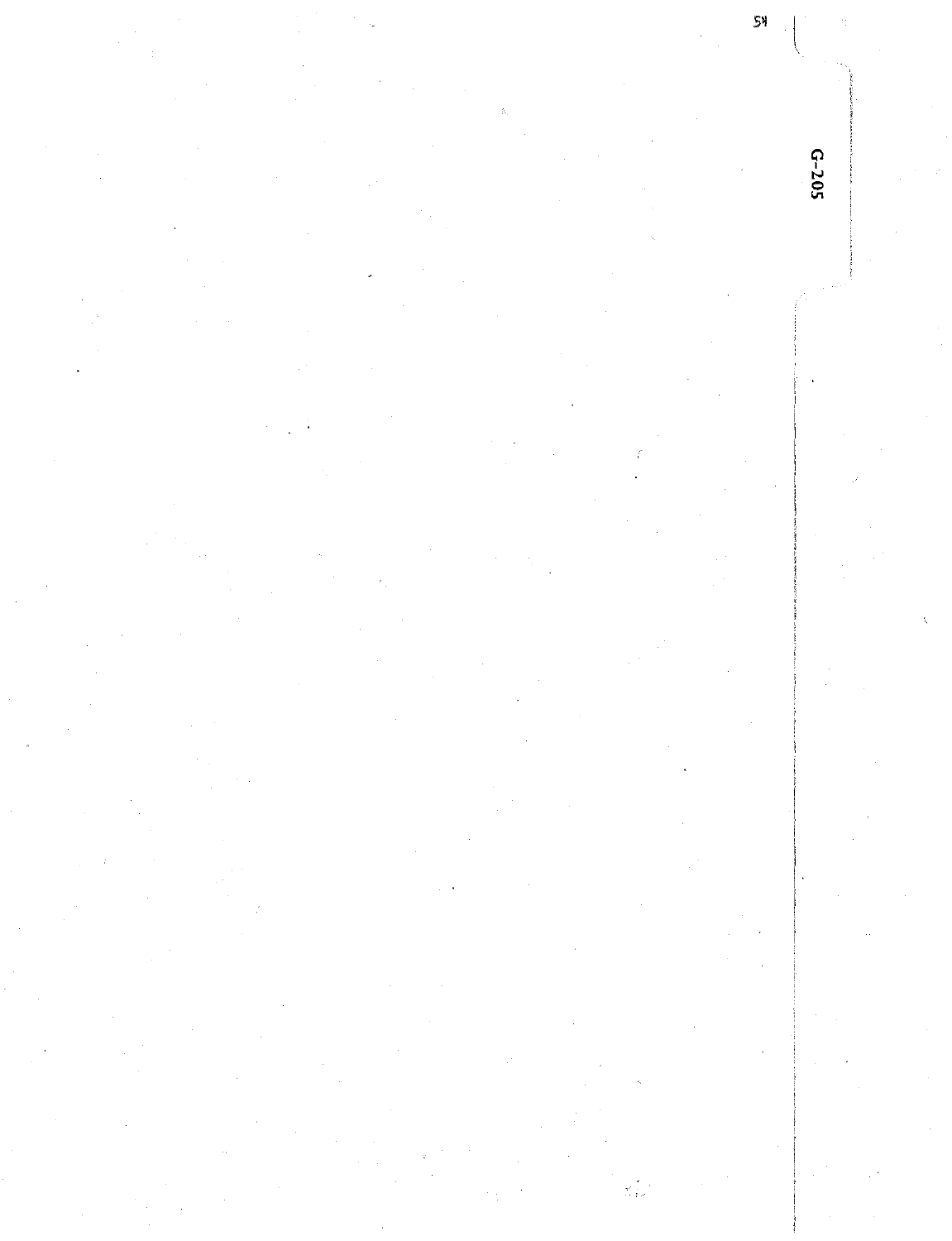| <b>FORM</b> | <b>SUBJECT/TITLE</b> | <b>PAGES</b> | <b>DATE</b> | <b>RESTRICTION(S)</b> |
|-------------|----------------------|--------------|-------------|-----------------------|
| Draft       | G-205 Summary        |              | N.D.        | P1/b1, P5;            |
|             |                      |              |             |                       |

## **This marker identifies the original location of the withdrawn item listed above. For a complete list of items withdrawn from this folder, see the Withdrawal/Redaction Sheet at the front of the folder.**

| <b>COLLECTION:</b><br><b>Homeland Security Council</b>                                                                                                                                                                                                                                                                                                                                                                                                                                                                                                                                                                                                                                                            |                                                                                                                                                                                                                                                                                                                                                                                                                                                                                                                                                                                                                                                                                                                                                                                                                                          |
|-------------------------------------------------------------------------------------------------------------------------------------------------------------------------------------------------------------------------------------------------------------------------------------------------------------------------------------------------------------------------------------------------------------------------------------------------------------------------------------------------------------------------------------------------------------------------------------------------------------------------------------------------------------------------------------------------------------------|------------------------------------------------------------------------------------------------------------------------------------------------------------------------------------------------------------------------------------------------------------------------------------------------------------------------------------------------------------------------------------------------------------------------------------------------------------------------------------------------------------------------------------------------------------------------------------------------------------------------------------------------------------------------------------------------------------------------------------------------------------------------------------------------------------------------------------------|
| <b>SERIES:</b>                                                                                                                                                                                                                                                                                                                                                                                                                                                                                                                                                                                                                                                                                                    |                                                                                                                                                                                                                                                                                                                                                                                                                                                                                                                                                                                                                                                                                                                                                                                                                                          |
| Taylor, Meghan - Confidential Files                                                                                                                                                                                                                                                                                                                                                                                                                                                                                                                                                                                                                                                                               |                                                                                                                                                                                                                                                                                                                                                                                                                                                                                                                                                                                                                                                                                                                                                                                                                                          |
| <b>FOLDER TITLE:</b><br>Binder - Presidential Emergency Action Documents, PEADS, Revised as of October 2008 [4]                                                                                                                                                                                                                                                                                                                                                                                                                                                                                                                                                                                                   |                                                                                                                                                                                                                                                                                                                                                                                                                                                                                                                                                                                                                                                                                                                                                                                                                                          |
| <b>FRC ID:</b>                                                                                                                                                                                                                                                                                                                                                                                                                                                                                                                                                                                                                                                                                                    | <b>FOIA IDs and Segments:</b>                                                                                                                                                                                                                                                                                                                                                                                                                                                                                                                                                                                                                                                                                                                                                                                                            |
| 39202                                                                                                                                                                                                                                                                                                                                                                                                                                                                                                                                                                                                                                                                                                             |                                                                                                                                                                                                                                                                                                                                                                                                                                                                                                                                                                                                                                                                                                                                                                                                                                          |
| OA Num.:<br>CF 0748                                                                                                                                                                                                                                                                                                                                                                                                                                                                                                                                                                                                                                                                                               | 2015-0067-F                                                                                                                                                                                                                                                                                                                                                                                                                                                                                                                                                                                                                                                                                                                                                                                                                              |
| <b>NARA Num.:</b><br>818                                                                                                                                                                                                                                                                                                                                                                                                                                                                                                                                                                                                                                                                                          |                                                                                                                                                                                                                                                                                                                                                                                                                                                                                                                                                                                                                                                                                                                                                                                                                                          |
|                                                                                                                                                                                                                                                                                                                                                                                                                                                                                                                                                                                                                                                                                                                   | <b>RESTRICTION CODES</b>                                                                                                                                                                                                                                                                                                                                                                                                                                                                                                                                                                                                                                                                                                                                                                                                                 |
| Presidential Records Act - [44 U.S.C. 2204(a)]                                                                                                                                                                                                                                                                                                                                                                                                                                                                                                                                                                                                                                                                    | Freedom of Information Act - [5 U.S.C. 552(b)]                                                                                                                                                                                                                                                                                                                                                                                                                                                                                                                                                                                                                                                                                                                                                                                           |
| P1 National Security Classified Information [(a)(1) of the PRA]<br>P2 Relating to the appointment to Federal office [(a)(2) of the PRA]<br>P3 Release would violate a Federal statute [(a)(3) of the PRA]<br>P4 Release would disclose trade secrets or confidential commercial or<br>financial information [(a)(4) of the PRA]<br>P5 Release would disclose confidential advise between the President<br>and his advisors, or between such advisors [a](5) of the PRA]<br>P6 Release would constitute a clearly unwarranted invasion of<br>personal privacy $($ a $)($ 6 $)$ of the PRA $]$<br>PRM, Personal record misfile defined in accordance with 44 U.S.C.<br>2201(3).<br><b>Deed of Gift Restrictions</b> | $b(1)$ National security classified information $(a)(1)$ of the FOIA<br>b(2) Release would disclose internal personnel rules and practices of<br>an agency $[(b)(2)$ of the FOIA]<br>$b(3)$ Release would violate a Federal statute $[(b)(3)$ of the FOIA]<br>b(4) Release would disclose trade secrets or confidential or financial<br>information $[(b)(4)$ of the FOIA]<br>b(6) Release would constitute a clearly unwarranted invasion of<br>personal privacy ((b)(6) of the FOIA]<br>b(7) Release would disclose information compiled for law enforcement<br>purposes $[(b)(7)$ of the FOIA]<br>b(8) Release would disclose information concerning the regulation of<br>financial institutions [(b)(8) of the FOIA]<br>b(9) Release would disclose geological or geophysical information<br>concerning wells $[(b)(9)$ of the FOIA] |
| A. Closed by Executive Order 13526 governing access to national<br>security information.<br>B. Closed by statute or by the agency which originated the document.<br>C. Closed in accordance with restrictions contained in donor's deed<br>of gift.                                                                                                                                                                                                                                                                                                                                                                                                                                                               |                                                                                                                                                                                                                                                                                                                                                                                                                                                                                                                                                                                                                                                                                                                                                                                                                                          |

٤Ŋ٥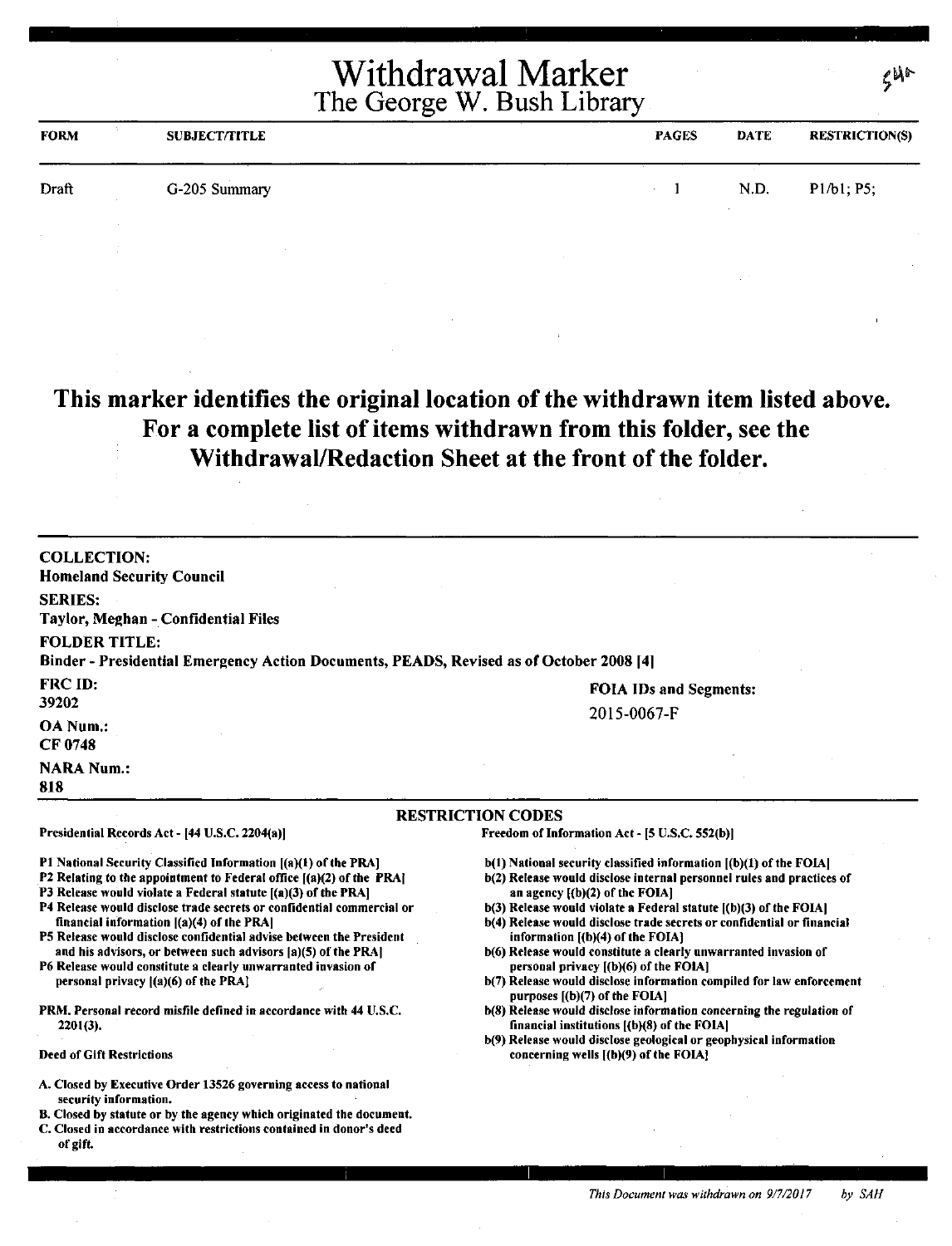| <b>FORM</b> | <b>SUBJECT/TITLE</b>  | <b>PAGES</b> | <b>DATE</b> | <b>RESTRICTION(S)</b> |
|-------------|-----------------------|--------------|-------------|-----------------------|
| Draft       | G-205 Executive Order |              | N.D.        | P1/b1; P5;            |
|             |                       |              |             |                       |

#### **This marker identifies the original location of the withdrawn item listed above. For a complete list of items withdrawn from this folder, see the Withdrawal/Redaction Sheet at the front of the folder.**

| <b>COLLECTION:</b>                                                                                                    |                                                                                                                                             |
|-----------------------------------------------------------------------------------------------------------------------|---------------------------------------------------------------------------------------------------------------------------------------------|
| <b>Homeland Security Council</b>                                                                                      |                                                                                                                                             |
| <b>SERIES:</b>                                                                                                        |                                                                                                                                             |
| Taylor, Meghan - Confidential Files                                                                                   |                                                                                                                                             |
| <b>FOLDER TITLE:</b>                                                                                                  |                                                                                                                                             |
| Binder - Presidential Emergency Action Documents, PEADS, Revised as of October 2008 [4]                               |                                                                                                                                             |
|                                                                                                                       |                                                                                                                                             |
| FRC ID:                                                                                                               | <b>FOIA IDs and Segments:</b>                                                                                                               |
| 39202                                                                                                                 | 2015-0067-F                                                                                                                                 |
| <b>OA Num.:</b>                                                                                                       |                                                                                                                                             |
| <b>CF 0748</b>                                                                                                        |                                                                                                                                             |
| <b>NARA Num.:</b>                                                                                                     |                                                                                                                                             |
| 818                                                                                                                   |                                                                                                                                             |
|                                                                                                                       |                                                                                                                                             |
|                                                                                                                       | <b>RESTRICTION CODES</b>                                                                                                                    |
| Presidential Records Act - [44 U.S.C. 2204(a)]                                                                        | Freedom of Information Act - [5 U.S.C. 552(b)]                                                                                              |
| P1 National Security Classified Information [(a)(1) of the PRA]                                                       | b(1) National security classified information [(b)(1) of the FOIA]                                                                          |
| <b>P2</b> Relating to the appointment to Federal office $[(a)(2)$ of the PRA                                          | b(2) Release would disclose internal personnel rules and practices of                                                                       |
| P3 Release would violate a Federal statute [(a)(3) of the PRA]                                                        | an agency $[(b)(2)$ of the FOIA]                                                                                                            |
| P4 Release would disclose trade secrets or confidential commercial or                                                 | b(3) Release would violate a Federal statute [(b)(3) of the FOIA]<br>b(4) Release would disclose trade secrets or confidential or financial |
| financial information $[(a)(4)$ of the PRA $]$<br>P5 Release would disclose confidential advise between the President | information $ (b)(4)$ of the FOIA]                                                                                                          |
| and his advisors, or between such advisors [a)(5) of the PRA]                                                         | b(6) Release would constitute a clearly unwarranted invasion of                                                                             |
| P6 Release would constitute a clearly unwarranted invasion of                                                         | personal privacy [(b)(6) of the FOIA]                                                                                                       |
| personal privacy [(a)(6) of the PRA]                                                                                  | b(7) Release would disclose information compiled for law enforcement<br>purposes $(6)(7)$ of the FOIA]                                      |
| PRM. Personal record misfile defined in accordance with 44 U.S.C.<br>$2201(3)$ .                                      | b(8) Release would disclose information concerning the regulation of<br>financial institutions [(b)(8) of the FOIA]                         |
|                                                                                                                       | b(9) Release would disclose geological or geophysical information                                                                           |
| <b>Deed of Gift Restrictions</b>                                                                                      | concerning wells ((b)(9) of the FOIA]                                                                                                       |
| A. Closed by Executive Order 13526 governing access to national                                                       |                                                                                                                                             |
| security information.                                                                                                 |                                                                                                                                             |
| B. Closed by statute or by the agency which originated the document.                                                  |                                                                                                                                             |
| C. Closed in accordance with restrictions contained in donor's deed<br>of gift.                                       |                                                                                                                                             |
|                                                                                                                       |                                                                                                                                             |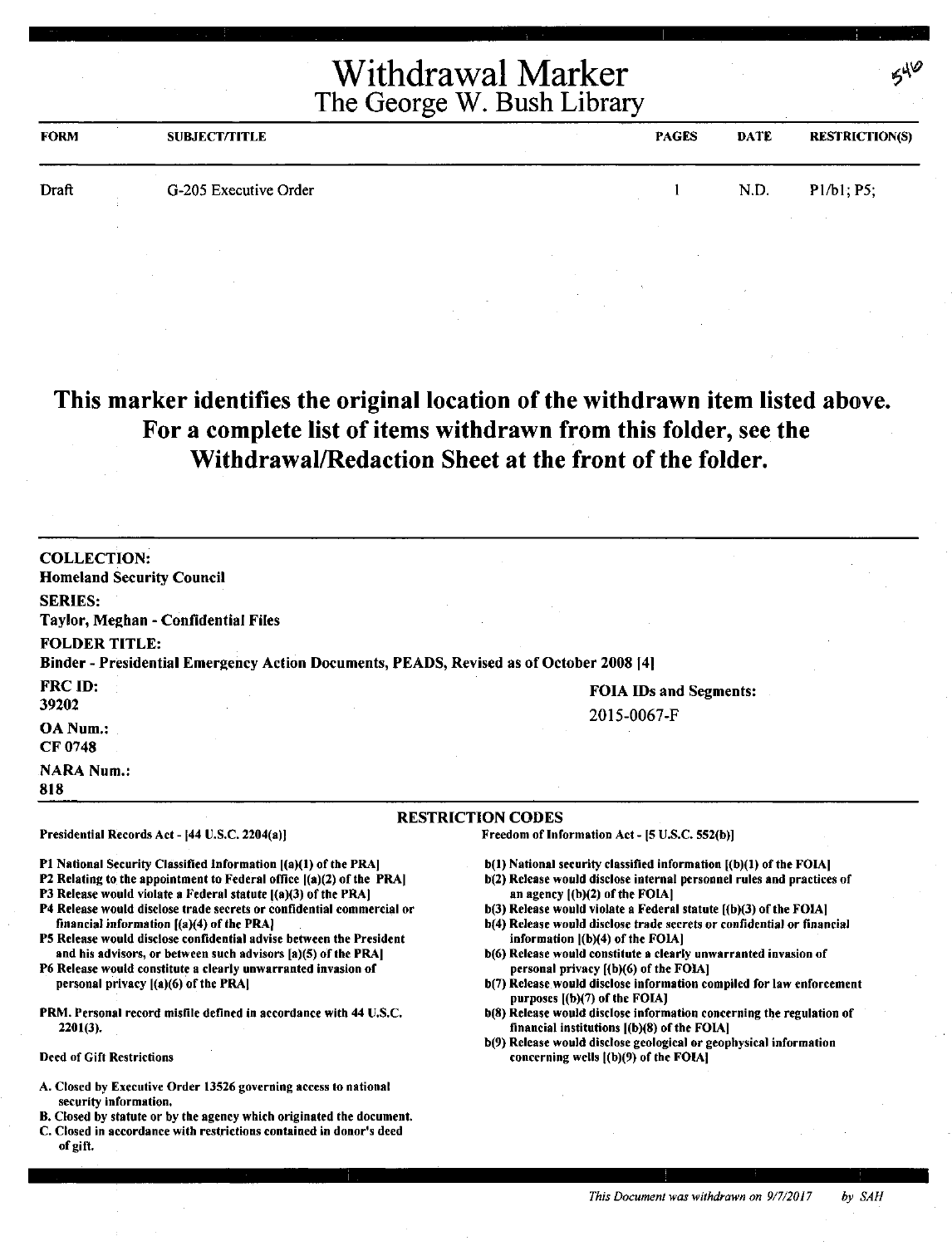|       |                | Withdrawal Marker<br>The George W. Bush Library |             | ろんへ                   |  |
|-------|----------------|-------------------------------------------------|-------------|-----------------------|--|
| FORM  | SUBJECT/TITLE  | <b>PAGES</b>                                    | <b>DATE</b> | <b>RESTRICTION(S)</b> |  |
| Draft | G-205 Comments |                                                 | N.D.        | P1/b1; P5;            |  |

#### **This marker identifies the original location of the withdrawn item listed above. For a complete list of items withdrawn from this folder, see the Withdrawal/Redaction Sheet at the front of the folder.**

| <b>COLLECTION:</b><br><b>Homeland Security Council</b>                                                                                                                                                                                                                                                                                                                                                                                                                                                                                                                                                                                                                                                     | الممتمد                                                                                                                                                                                                                                                                                                                                                                                                                                                                                                                                                                                                                                                                                                                                                                                                                                     |
|------------------------------------------------------------------------------------------------------------------------------------------------------------------------------------------------------------------------------------------------------------------------------------------------------------------------------------------------------------------------------------------------------------------------------------------------------------------------------------------------------------------------------------------------------------------------------------------------------------------------------------------------------------------------------------------------------------|---------------------------------------------------------------------------------------------------------------------------------------------------------------------------------------------------------------------------------------------------------------------------------------------------------------------------------------------------------------------------------------------------------------------------------------------------------------------------------------------------------------------------------------------------------------------------------------------------------------------------------------------------------------------------------------------------------------------------------------------------------------------------------------------------------------------------------------------|
|                                                                                                                                                                                                                                                                                                                                                                                                                                                                                                                                                                                                                                                                                                            |                                                                                                                                                                                                                                                                                                                                                                                                                                                                                                                                                                                                                                                                                                                                                                                                                                             |
| <b>SERIES:</b><br>Taylor, Meghan - Confidential Files                                                                                                                                                                                                                                                                                                                                                                                                                                                                                                                                                                                                                                                      |                                                                                                                                                                                                                                                                                                                                                                                                                                                                                                                                                                                                                                                                                                                                                                                                                                             |
|                                                                                                                                                                                                                                                                                                                                                                                                                                                                                                                                                                                                                                                                                                            |                                                                                                                                                                                                                                                                                                                                                                                                                                                                                                                                                                                                                                                                                                                                                                                                                                             |
| <b>FOLDER TITLE:</b><br>Binder - Presidential Emergency Action Documents, PEADS, Revised as of October 2008 [4]                                                                                                                                                                                                                                                                                                                                                                                                                                                                                                                                                                                            |                                                                                                                                                                                                                                                                                                                                                                                                                                                                                                                                                                                                                                                                                                                                                                                                                                             |
|                                                                                                                                                                                                                                                                                                                                                                                                                                                                                                                                                                                                                                                                                                            |                                                                                                                                                                                                                                                                                                                                                                                                                                                                                                                                                                                                                                                                                                                                                                                                                                             |
| <b>FRC ID:</b>                                                                                                                                                                                                                                                                                                                                                                                                                                                                                                                                                                                                                                                                                             | <b>FOIA IDs and Segments:</b>                                                                                                                                                                                                                                                                                                                                                                                                                                                                                                                                                                                                                                                                                                                                                                                                               |
| 39202                                                                                                                                                                                                                                                                                                                                                                                                                                                                                                                                                                                                                                                                                                      | 2015-0067-F                                                                                                                                                                                                                                                                                                                                                                                                                                                                                                                                                                                                                                                                                                                                                                                                                                 |
| OA Num.:                                                                                                                                                                                                                                                                                                                                                                                                                                                                                                                                                                                                                                                                                                   |                                                                                                                                                                                                                                                                                                                                                                                                                                                                                                                                                                                                                                                                                                                                                                                                                                             |
| CF 0748                                                                                                                                                                                                                                                                                                                                                                                                                                                                                                                                                                                                                                                                                                    |                                                                                                                                                                                                                                                                                                                                                                                                                                                                                                                                                                                                                                                                                                                                                                                                                                             |
| <b>NARA Num.:</b>                                                                                                                                                                                                                                                                                                                                                                                                                                                                                                                                                                                                                                                                                          |                                                                                                                                                                                                                                                                                                                                                                                                                                                                                                                                                                                                                                                                                                                                                                                                                                             |
| 818                                                                                                                                                                                                                                                                                                                                                                                                                                                                                                                                                                                                                                                                                                        |                                                                                                                                                                                                                                                                                                                                                                                                                                                                                                                                                                                                                                                                                                                                                                                                                                             |
|                                                                                                                                                                                                                                                                                                                                                                                                                                                                                                                                                                                                                                                                                                            | <b>RESTRICTION CODES</b>                                                                                                                                                                                                                                                                                                                                                                                                                                                                                                                                                                                                                                                                                                                                                                                                                    |
| Presidential Records Act - [44 U.S.C. 2204(a)]                                                                                                                                                                                                                                                                                                                                                                                                                                                                                                                                                                                                                                                             | Freedom of Information Act - [5 U.S.C. 552(b)]                                                                                                                                                                                                                                                                                                                                                                                                                                                                                                                                                                                                                                                                                                                                                                                              |
| P1 National Security Classified Information [(a)(1) of the PRA]<br>P2 Relating to the appointment to Federal office ((a)(2) of the PRA]<br>P3 Release would violate a Federal statute $(a)(3)$ of the PRA.<br>P4 Release would disclose trade secrets or confidential commercial or<br>financial information $[(a)(4)$ of the PRA<br>P5 Release would disclose confidential advise between the President<br>and his advisors, or between such advisors [a)(5) of the PRA]<br>P6 Release would constitute a clearly unwarranted invasion of<br>personal privacy [(a)(6) of the PRA]<br>PRM, Personal record misfile defined in accordance with 44 U.S.C.<br>$2201(3)$ .<br><b>Deed of Gift Restrictions</b> | $b(1)$ National security classified information $[(b)(1)$ of the FOIA]<br>b(2) Release would disclose internal personnel rules and practices of<br>an agency $I(b)(2)$ of the FOIAl<br>$b(3)$ Release would violate a Federal statute $(6)(3)$ of the FOIA]<br>b(4) Release would disclose trade secrets or confidential or financial<br>information [(b)(4) of the FOIA]<br>b(6) Release would constitute a clearly unwarranted invasion of<br>personal privacy [(b)(6) of the FOIA]<br>b(7) Release would disclose information compiled for law enforcement<br>purposes $($ (b) $(7)$ of the FOIA]<br>b(8) Release would disclose information concerning the regulation of<br>financial institutions {(b)(8) of the FOIA]<br>b(9) Release would disclose geological or geophysical information<br>concerning wells $ (b)(9)$ of the FOIA] |
| A. Closed by Executive Order 13526 governing access to national<br>security information.<br>B. Closed by statute or by the agency which originated the document.<br>C. Closed in accordance with restrictions contained in donor's deed<br>of gift.                                                                                                                                                                                                                                                                                                                                                                                                                                                        |                                                                                                                                                                                                                                                                                                                                                                                                                                                                                                                                                                                                                                                                                                                                                                                                                                             |